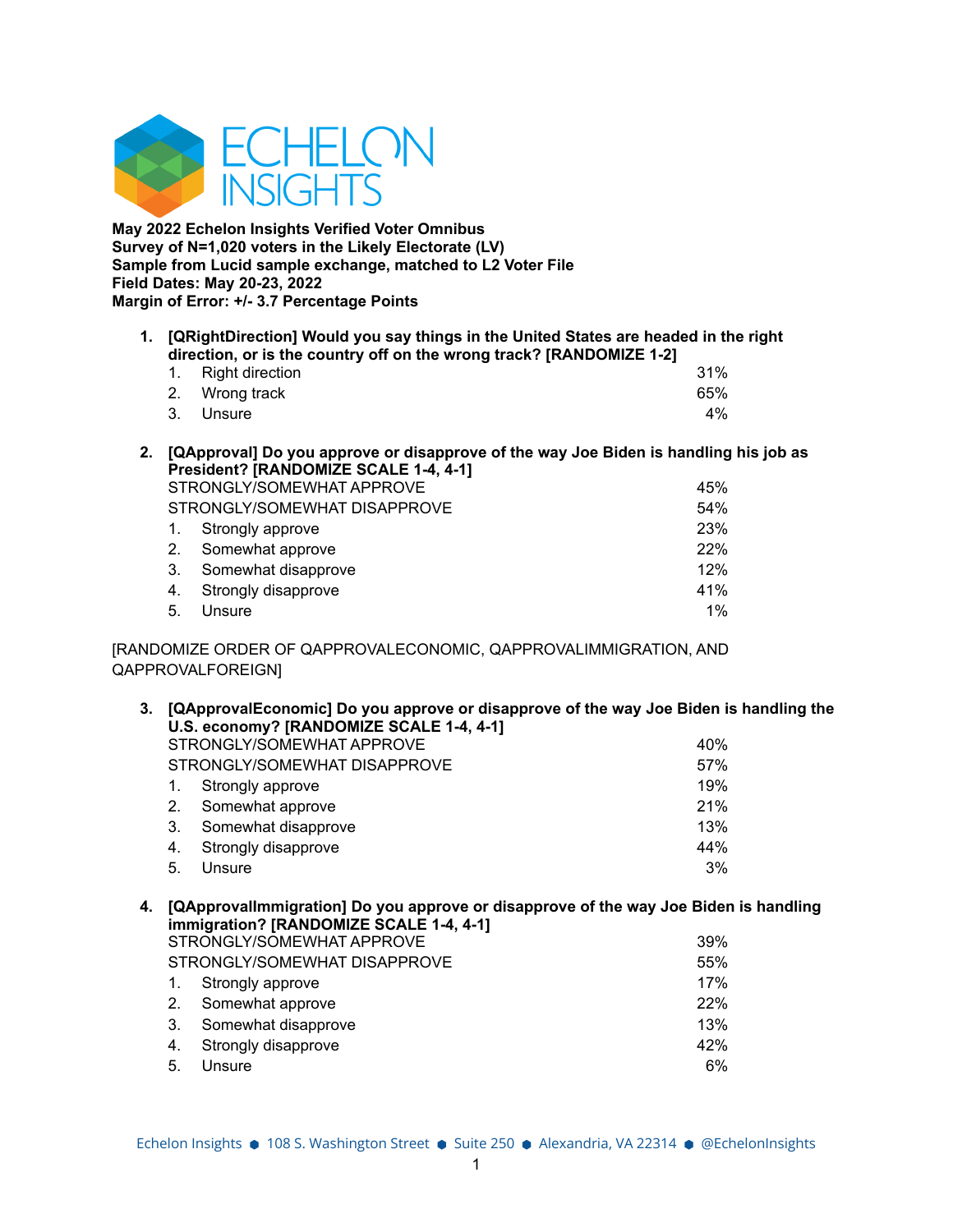| 5. | [QApprovalForeign] Do you approve or disapprove of the way Joe Biden is handling<br>foreign policy? [RANDOMIZE SCALE 1-4, 4-1] |                              |     |  |  |  |
|----|--------------------------------------------------------------------------------------------------------------------------------|------------------------------|-----|--|--|--|
|    |                                                                                                                                | STRONGLY/SOMEWHAT APPROVE    | 44% |  |  |  |
|    |                                                                                                                                | STRONGLY/SOMEWHAT DISAPPROVE | 50% |  |  |  |
|    |                                                                                                                                | Strongly approve             | 24% |  |  |  |
|    | 2.                                                                                                                             | Somewhat approve             | 20% |  |  |  |
|    | 3.                                                                                                                             | Somewhat disapprove          | 13% |  |  |  |
|    | 4.                                                                                                                             | Strongly disapprove          | 37% |  |  |  |
|    | 5.                                                                                                                             | Unsure                       | 5%  |  |  |  |

**6. [Favorability Battery] Do you have a favorable or unfavorable view of the following groups or individuals who have been in the news lately? [RANDOMIZE SCALE 1-5, 5-1] [RANDOMIZE ROWS] [DISPLAY AS GRID 4 PER PAGE]**

| 1. Very   | 2. Somewhat          | 3. Heard of.<br>No Opinion<br>Favorable |        | 4. Somewhat<br>Unfavorable |           | 5. Very<br>Unfavorable |                                 | 6. Never heard<br>оf |                  |
|-----------|----------------------|-----------------------------------------|--------|----------------------------|-----------|------------------------|---------------------------------|----------------------|------------------|
| Favorable |                      |                                         |        |                            |           |                        |                                 |                      |                  |
|           |                      |                                         |        | 1.                         | 2.        | 3.                     | 4.                              | 5.                   | 6.               |
|           |                      | V/S                                     | V/S    | Verv                       |           |                        | SomewhatHeard of, No Somewhat   |                      | Very Never heard |
|           |                      | Fav.                                    | Unfav. | Favorable                  | Favorable |                        | Opinion Unfavorable Unfavorable |                      | of               |
| 1.        | The Supreme Court    | 46%                                     | 38%    | 14%                        | 32%       | 16%                    | 22%                             | 16%                  | $*$ %            |
| 2.        | Joe Biden            | 44%                                     | 54%    | 23%                        | 21%       | $1\%$                  | 11%                             | 43%                  | $*$ %            |
| 3.        | Elon Musk            | 44%                                     | 33%    | 17%                        | 26%       | 18%                    | 17%                             | 16%                  | 5%               |
| 4.        | Kamala Harris        | 42%                                     | 52%    | 23%                        | 19%       | 5%                     | 9%                              | 43%                  | $1\%$            |
| 5.        | Donald Trump         | 41%                                     | 57%    | 26%                        | 15%       | 2%                     | 9%                              | 48%                  | $*$ %            |
| 6.        | The Democratic Party | 41%                                     | 53%    | 19%                        | 22%       | 6%                     | 17%                             | 36%                  | $*$ %            |
| 7.        | The Republican Party | 40%                                     | 54%    | 16%                        | 24%       | 6%                     | 18%                             | 36%                  | $*$ %            |
| 8.        | Mike Pence           | 38%                                     | 52%    | 15%                        | 22%       | 9%                     | 20%                             | 32%                  | $1\%$            |
| 9.        | Ron DeSantis         | 30%                                     | 36%    | 19%                        | 11%       | 19%                    | 7%                              | 29%                  | 15%              |

#### **IF HAS UNFAVORABLE VIEW OF THE REPUBLICAN PARTY [QFavGOP=4-5], ASK:**

#### **7. [QUnfavGOP] You indicated that you have an unfavorable view of The Republican Party. What are the main reasons you view the party unfavorably? Select up to three.**

#### **The Republican Party… [RANDOMIZE 1-11]**

|                |                                                               | $(n=576)$  |
|----------------|---------------------------------------------------------------|------------|
| $\mathbf{1}$ . | Is the party of Donald Trump                                  | 47%        |
| 2.             | Supports conspiracy theories that led to the January 6th riot | 42%        |
| 3.             | Doesn't represent my views on most issues                     | 39%        |
| 4.             | Is the party of the rich                                      | 25%        |
| 5.             | Is too far to the right                                       | 24%        |
| 6.             | Doesn't understand people like me                             | 21%        |
| 7.             | Is the party of old white men                                 | <b>20%</b> |
| 8.             | Supports an extreme social agenda                             | 18%        |
| 9.             | Doesn't fight Democrats hard enough                           | 8%         |
| 10.            | Has too many leaders who don't support Donald Trump           | 6%         |
| 11.            | Is too moderate                                               | $4\%$      |
|                | 12. Something else (Please specify)                           | 6%         |
|                |                                                               |            |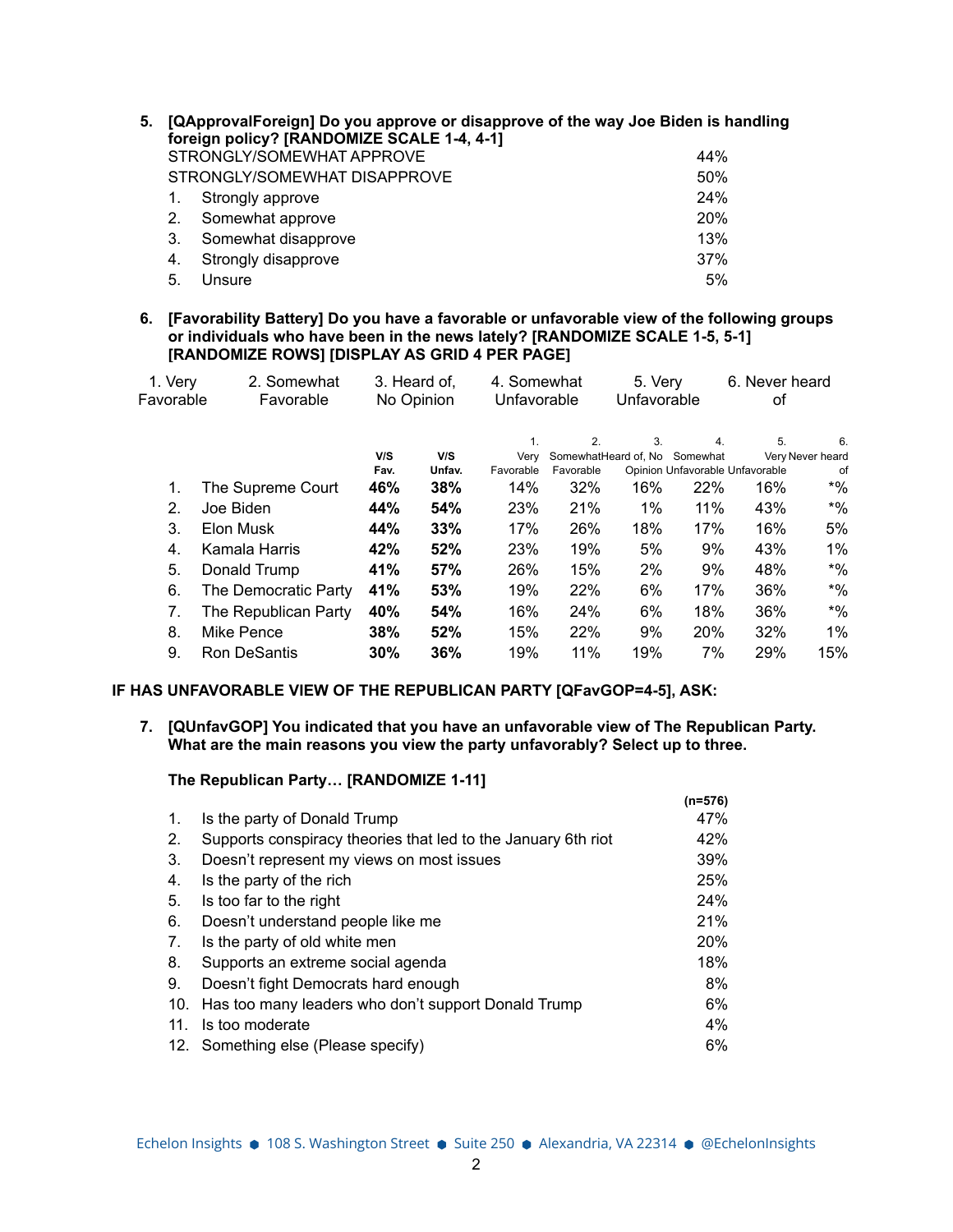## **IF HAS UNFAVORABLE VIEW OF THE DEMOCRATIC PARTY [QFavDem=4-5], ASK:**

**8. [QUnfavDem] You indicated that you have an unfavorable view of The Democratic Party. What are the main reasons you view the party unfavorably? Select up to three.**

#### **The Democratic Party… [RANDOMIZE 1-11]**

|                |                                            | $(n=502)$ |
|----------------|--------------------------------------------|-----------|
| $\mathbf{1}$ . | Is too far to the left                     | 44%       |
| 2.             | Supports a radical, "woke" social agenda   | 40%       |
| 3.             | Doesn't represent my views on most issues  | 37%       |
| 4.             | Supports socialism                         | 36%       |
| 5.             | Seeks to undermine our American traditions | 28%       |
| 6.             | Seeks to weaken America's national defense | 17%       |
| 7.             | Doesn't understand people like me          | 16%       |
| 8.             | Opposes Donald Trump                       | 12%       |
| 9.             | Doesn't support religion                   | 9%        |
| 10.            | Doesn't fight Republicans hard enough      | 8%        |
| .11            | Is too moderate                            | 7%        |
|                | 12. Something else (Please specify)        | 5%        |
|                |                                            |           |

# **ASK ALL:**

| 9. | [QTrumpTwitter] As you may know, former President Donald Trump's Twitter account was<br>permanently banned following January 6, 2021. After purchasing Twitter, Elon Musk has<br>said that he would give Donald Trump his Twitter account back. Do you think?<br>[RANDOMIZE 1-2] |                                                                                                                       |     |  |  |  |  |
|----|----------------------------------------------------------------------------------------------------------------------------------------------------------------------------------------------------------------------------------------------------------------------------------|-----------------------------------------------------------------------------------------------------------------------|-----|--|--|--|--|
|    | $1_{-}$                                                                                                                                                                                                                                                                          | Donald Trump should have his Twitter account back                                                                     | 44% |  |  |  |  |
|    | 2.                                                                                                                                                                                                                                                                               | Donald Trump should not have his Twitter account back                                                                 | 46% |  |  |  |  |
|    | 3.                                                                                                                                                                                                                                                                               | Unsure                                                                                                                | 9%  |  |  |  |  |
|    |                                                                                                                                                                                                                                                                                  | 10. [QTurnout] How likely are you to vote in the upcoming 2022 midterm elections?<br>[RANDOMIZE SCALE 1-5, 5-1]       |     |  |  |  |  |
|    |                                                                                                                                                                                                                                                                                  | <b>EXTREMELY/VERY LIKELY</b>                                                                                          | 84% |  |  |  |  |
|    |                                                                                                                                                                                                                                                                                  | NOT VERY/NOT AT ALL LIKELY                                                                                            | 5%  |  |  |  |  |
|    | 1.                                                                                                                                                                                                                                                                               | <b>Extremely likely</b>                                                                                               | 72% |  |  |  |  |
|    | 2.                                                                                                                                                                                                                                                                               | Very likely                                                                                                           | 13% |  |  |  |  |
|    | 3.                                                                                                                                                                                                                                                                               | Somewhat likely                                                                                                       | 8%  |  |  |  |  |
|    | 4.                                                                                                                                                                                                                                                                               | Not very likely                                                                                                       | 4%  |  |  |  |  |
|    | 5.                                                                                                                                                                                                                                                                               | Not at all likely                                                                                                     | 2%  |  |  |  |  |
|    | 6.                                                                                                                                                                                                                                                                               | Unsure                                                                                                                | 2%  |  |  |  |  |
|    |                                                                                                                                                                                                                                                                                  | 11. [QMotivation] How motivated are you to vote in the upcoming 2022 midterm elections?<br>[RANDOMIZE SCALE 1-5, 5-1] |     |  |  |  |  |
|    |                                                                                                                                                                                                                                                                                  | EXTREMELY/VERY MOTIVATED                                                                                              | 75% |  |  |  |  |
|    |                                                                                                                                                                                                                                                                                  | NOT VERY/NOT AT ALL MOTIVATED                                                                                         | 9%  |  |  |  |  |
|    | $1_{-}$                                                                                                                                                                                                                                                                          | <b>Extremely motivated</b>                                                                                            | 61% |  |  |  |  |
|    | 2.                                                                                                                                                                                                                                                                               | Very motivated                                                                                                        | 15% |  |  |  |  |
|    | 3.                                                                                                                                                                                                                                                                               | Somewhat motivated                                                                                                    | 14% |  |  |  |  |
|    | 4.                                                                                                                                                                                                                                                                               | Not very motivated                                                                                                    | 6%  |  |  |  |  |

Echelon Insights ● 108 S. Washington Street ● Suite 250 ● Alexandria, VA 22314 ● @EchelonInsights

5. Not at all motivated 4% 6. Unsure 1%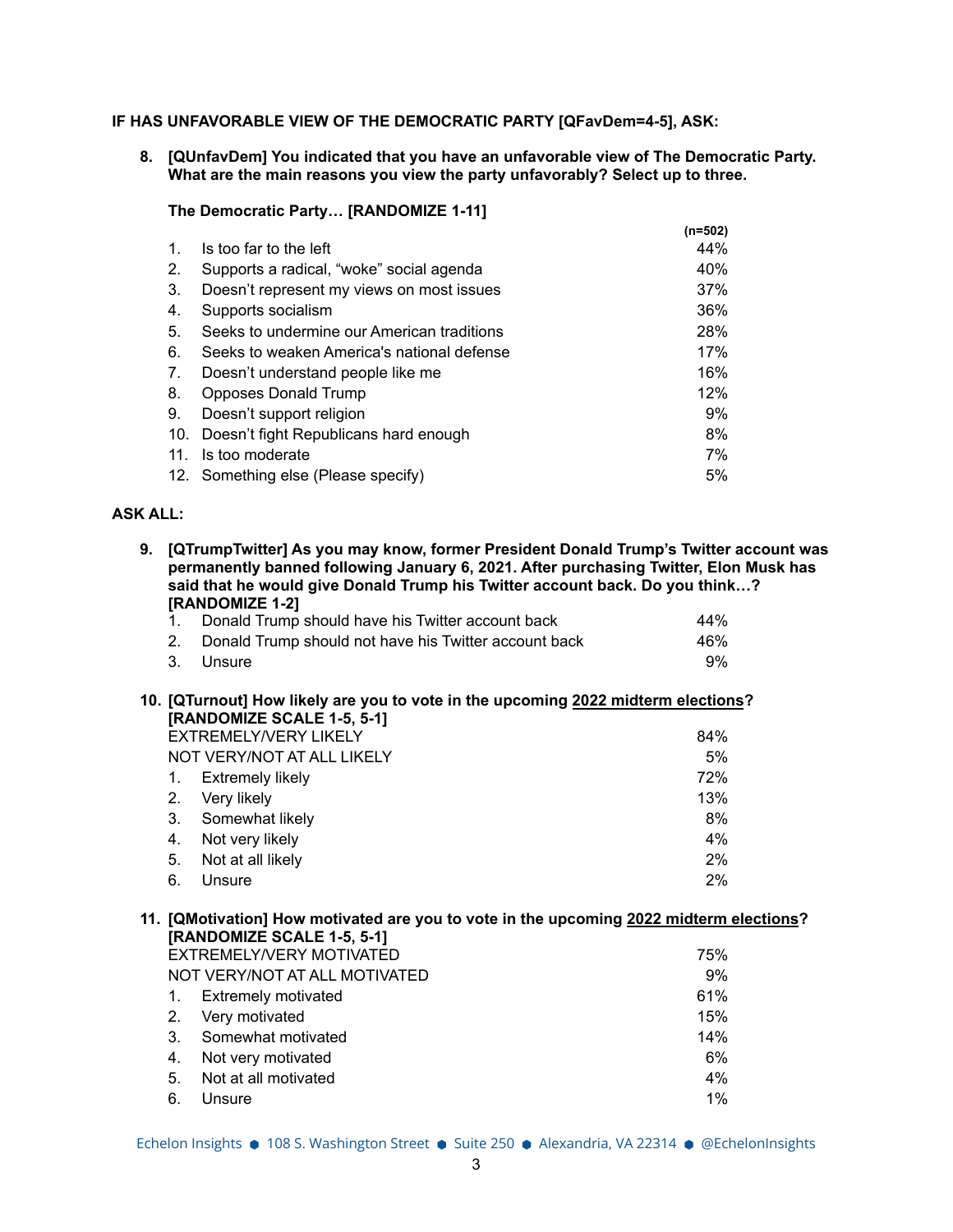| 12. [QGenericCongressional] If the election for Congress were held today and you had to<br>make a choice, for whom would you vote? [RANDOMIZE SCALE 1-4, 4-1] |                |                                              |     |  |  |
|---------------------------------------------------------------------------------------------------------------------------------------------------------------|----------------|----------------------------------------------|-----|--|--|
|                                                                                                                                                               |                | DEFINITELY/PROBABLY THE REPUBLICAN CANDIDATE | 45% |  |  |
|                                                                                                                                                               |                | DEFINITELY/PROBABLY THE DEMOCRATIC CANDIDATE | 45% |  |  |
|                                                                                                                                                               | 1.             | Definitely the Republican candidate          | 35% |  |  |
|                                                                                                                                                               | 2 <sub>1</sub> | Probably the Republican candidate            | 10% |  |  |
|                                                                                                                                                               | 3.             | Probably the Democratic candidate            | 9%  |  |  |
|                                                                                                                                                               | 4.             | Definitely the Democratic candidate          | 36% |  |  |
|                                                                                                                                                               | 5.             | Unsure                                       | 9%  |  |  |

**13. [Characteristics Battery] When thinking about supporting a candidate for political office, how would you feel about a candidate having the following characteristics? [DISPLAY AS GRID] [RANDOMIZE ROWS] [DISPLAY OVER 3 PAGES]**

| 1. Absolutely<br>necessary for<br>my support | 3.<br>2.                                                | 4. Doesn't<br>matter either<br>way |                | 6.<br>5. |        |     | 7. Absolutely<br>could not<br>support<br>someone like<br>this |    | 8. Unsure    |  |
|----------------------------------------------|---------------------------------------------------------|------------------------------------|----------------|----------|--------|-----|---------------------------------------------------------------|----|--------------|--|
|                                              |                                                         | $\mathbf{1}$                       | $\overline{2}$ |          | 3<br>4 | 5   | 6                                                             |    | 7 8 - Unsure |  |
| $\mathbf{1}$ .                               | Someone who seeks                                       |                                    |                |          |        |     |                                                               |    |              |  |
|                                              | to unify the country                                    | 47%                                | 20%            | 9%       | 9%     | 2%  | 5%                                                            | 4% | 3%           |  |
| 2.                                           | Stands up for what<br>they believe in, no<br>matter the |                                    |                |          |        |     |                                                               |    |              |  |
|                                              | consequences                                            | 33%                                | 23%            | 16%      | 10%    | 5%  | 5%                                                            | 4% | 4%           |  |
| 3.                                           | Knows what it is like                                   |                                    |                |          |        |     |                                                               |    |              |  |
|                                              | to work an hourly job                                   | 30%                                | 18%            | 18%      | 22%    | 3%  | 3%                                                            | 4% | 2%           |  |
| 4.                                           | Is open to<br>compromise in order                       |                                    |                |          |        |     |                                                               |    |              |  |
|                                              | to get things done                                      | 29%                                | 19%            | 19%      | 14%    | 7%  | 4%                                                            | 5% | 2%           |  |
| 5.                                           | Successfully ran a                                      |                                    |                |          |        |     |                                                               |    |              |  |
|                                              | business                                                | 12%                                | 14%            | 15%      | 43%    | 6%  | 4%                                                            | 3% | 2%           |  |
| 6.                                           | Someone you would                                       |                                    |                |          |        |     |                                                               |    |              |  |
|                                              | like to get a beer with                                 | 11%                                | 9%             | 12%      | 50%    | 5%  | 4%                                                            | 6% | 4%           |  |
| 7 <sub>1</sub>                               | Served in the United                                    |                                    |                |          |        |     |                                                               |    |              |  |
| 8.                                           | States military                                         | 8%                                 | 12%            | 17%      | 49%    | 4%  | 4%                                                            | 3% | 3%           |  |
|                                              | Has a degree from a<br>prestigious university           | 6%                                 | 5%             | 8%       | 65%    | 7%  | 3%                                                            | 4% | 2%           |  |
| 9.                                           | Has not held public                                     |                                    |                |          |        |     |                                                               |    |              |  |
|                                              | office before                                           | 5%                                 | 7%             | 8%       | 53%    | 11% | 6%                                                            | 7% | 3%           |  |

#### [RANDOMIZE ORDER OF QTRUMP2024 AND QBIDEN2024]

|        | 14. [QTrump2024] Would you like to see Donald Trump run for President in 2024? |     |
|--------|--------------------------------------------------------------------------------|-----|
| 1. Yes | <b>[RANDOMIZE 1-2]</b>                                                         | 34% |
| 2 No.  |                                                                                | 56% |

3. Unsure 10%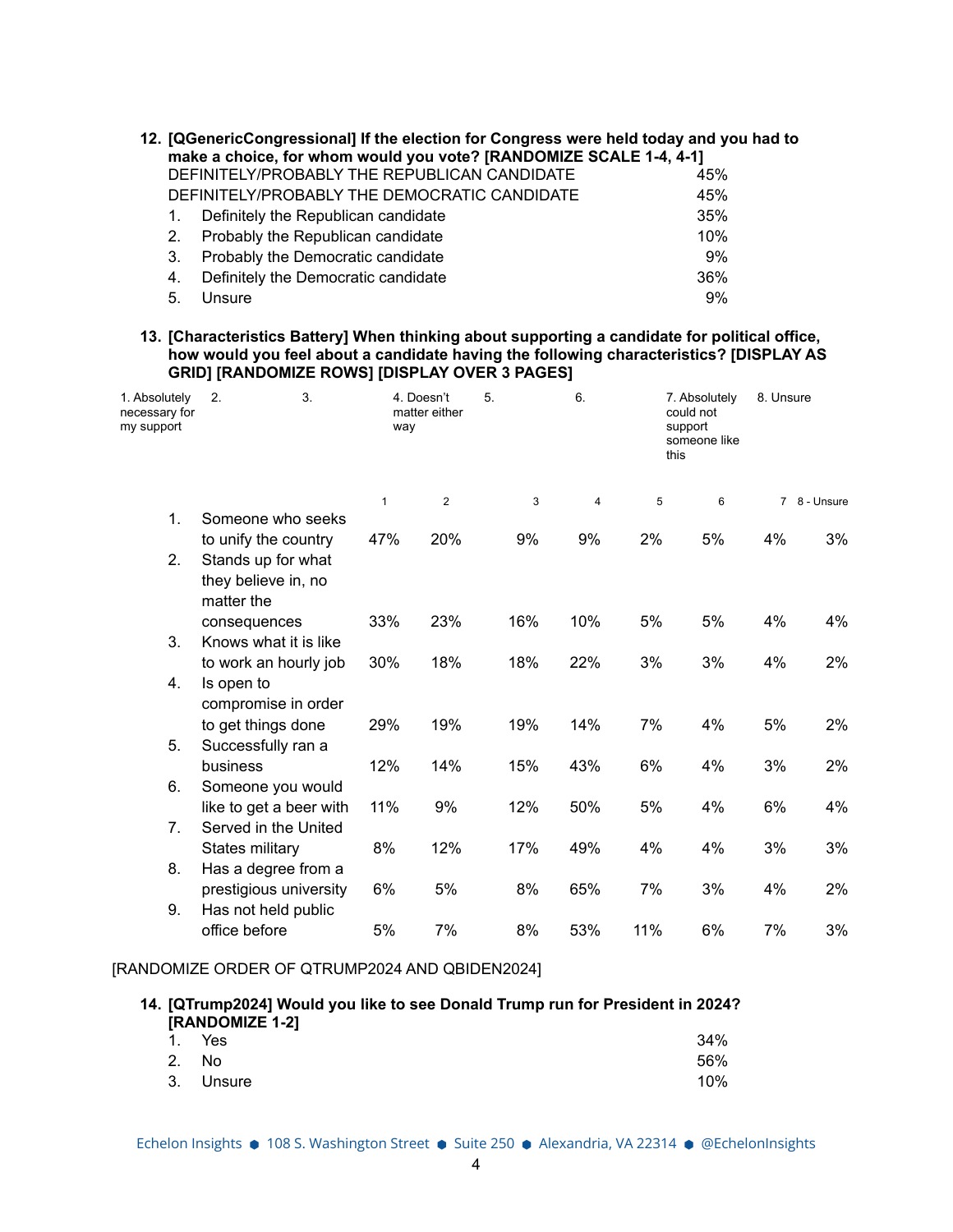|          | 15. [QBiden2024] Would you like to see Joe Biden run for President in 2024? [RANDOMIZE |  |  |  |
|----------|----------------------------------------------------------------------------------------|--|--|--|
| - 4 - 21 |                                                                                        |  |  |  |

| 1. Yes    | 30% |
|-----------|-----|
| 2. No     | 55% |
| 3. Unsure | 15% |
|           |     |

**16. [QTrumpBiden] If the 2024 presidential election were being held today, would you vote for... [RANDOMIZE SCALE 1-4, 4-1]** DEFINITELY/PROBABLY DONALD TRUMP 44% DEFINITELY/PROBABLY JOE BIDEN 45% 1. Donald Trump, definitely 34% 2. Donald Trump, probably 10%

3. Joe Biden, probably 10% 4. Joe Biden, definitely 34% 5. Unsure 11%

**17. [QParty] Regardless of how you typically vote, would you say you consider yourself a … ? [RANDOMIZE SCALE 1-5, 5-1]**

| <b>TOTAL DEMOCRAT</b><br><b>Strong Republican</b><br>$\mathbf{1}$ .<br>Not very strong Republican<br>2.<br>3.<br>Independent<br>Not very strong Democrat<br>4.<br><b>Strong Democrat</b><br>5.<br>A member of another party<br>6.<br>Unsure<br>7. | <b>TOTAL REPUBLICAN</b> |  | 39% |
|---------------------------------------------------------------------------------------------------------------------------------------------------------------------------------------------------------------------------------------------------|-------------------------|--|-----|
|                                                                                                                                                                                                                                                   |                         |  | 40% |
|                                                                                                                                                                                                                                                   |                         |  | 26% |
|                                                                                                                                                                                                                                                   |                         |  | 13% |
|                                                                                                                                                                                                                                                   |                         |  | 18% |
|                                                                                                                                                                                                                                                   |                         |  | 13% |
|                                                                                                                                                                                                                                                   |                         |  | 27% |
|                                                                                                                                                                                                                                                   |                         |  | 2%  |
|                                                                                                                                                                                                                                                   |                         |  | 2%  |

## **IF INDEPENDENT OR UNSURE [QParty=3 OR 7], ASK:**

#### **18. [QPartyLean] Which of the following statements would you say best describes you? [RANDOMIZE SCALE 1-4, 4-1]**

|                                                             | $(n=231)$                                                                                                                                                   |
|-------------------------------------------------------------|-------------------------------------------------------------------------------------------------------------------------------------------------------------|
|                                                             | 27%                                                                                                                                                         |
|                                                             | 33%                                                                                                                                                         |
| I almost always vote for Republican candidates              | 7%                                                                                                                                                          |
| I vote for Republicans more often than I vote for Democrats | <b>20%</b>                                                                                                                                                  |
| I vote for Democrats more often than I vote for Republicans | 23%                                                                                                                                                         |
| I almost always vote for Democratic candidates              | 11%                                                                                                                                                         |
| I vote equally for Democrats and Republicans                | 28%                                                                                                                                                         |
| Unsure                                                      | 11%                                                                                                                                                         |
|                                                             |                                                                                                                                                             |
| Total Republican+Republican- leaning Independents           | 44%                                                                                                                                                         |
| Total Democratic+Democratic- leaning Independents           | 46%                                                                                                                                                         |
| <b>Total Independent</b>                                    | 5%                                                                                                                                                          |
| <b>Total Member of Another Party</b>                        | 2%                                                                                                                                                          |
| Unsure                                                      | 2%                                                                                                                                                          |
| 5.                                                          | TOTAL LEAN REPUBLICAN<br>TOTAL LEAN DEMOCRAT<br>1.<br>2.<br>3.<br>4.<br>5.<br>6.<br><b>PARTY CONSOLIDATED [QParty + QPartyLean]</b><br>1.<br>2.<br>3.<br>4. |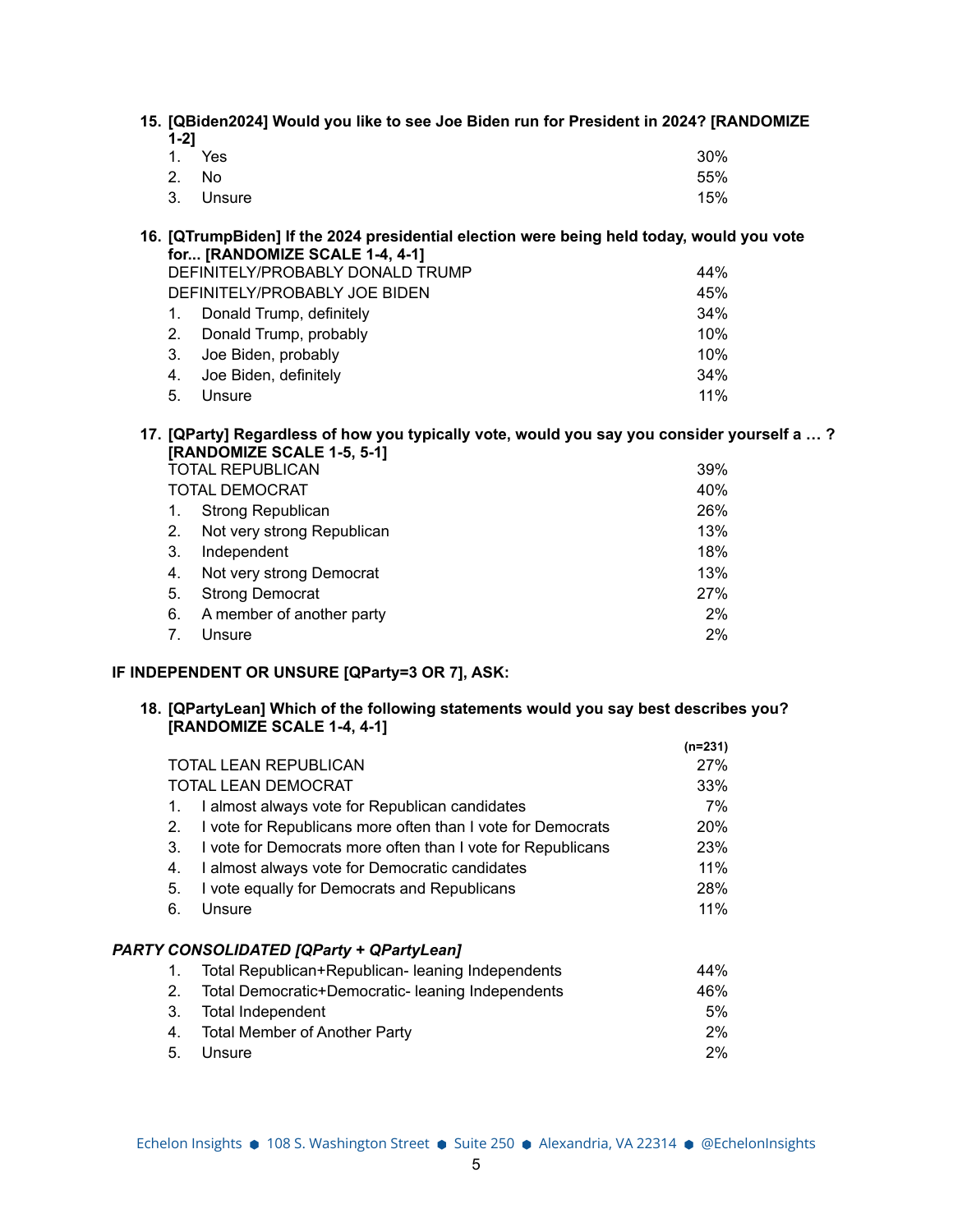**ASK ALL:**

| 19. [QTrumpInfluence] Since November 2020, do you think Donald Trump's influence on and<br>within the Republican party has? [RANDOMIZE SCALE 1-5, 5-1] |                                 |            |
|--------------------------------------------------------------------------------------------------------------------------------------------------------|---------------------------------|------------|
|                                                                                                                                                        | <b>INCREASED A LOT/LITTLE</b>   | 40%        |
|                                                                                                                                                        | DECREASED A LOT/LITTLE          | 28%        |
|                                                                                                                                                        | Increased a lot                 | 21%        |
| 2.                                                                                                                                                     | Increased a little              | 18%        |
| 3.                                                                                                                                                     | Neither increased nor decreased | 24%        |
| $\overline{4}$                                                                                                                                         | Decreased a little              | <b>20%</b> |
| 5.                                                                                                                                                     | Decreased a lot                 | 8%         |
| 6.                                                                                                                                                     | Unsure                          | 8%         |

## **IF IDENTIFIES AS REPUBLICAN OR VOTES FOR REPUBLICANS MORE OFTEN THAN DEMOCRATS [QParty=1-2 OR QPartyLean=1-2], ASK:**

**20. [QTrumpGOP] Would you say you consider yourself to be primarily a supporter of Donald Trump, or a supporter of the Republican Party? [RANDOMIZE 1-2]**

|                                      | $(n=414)$ |
|--------------------------------------|-----------|
| 1. Supporter of the Republican Party | 49%       |
| 2. Supporter of Donald Trump         | 42%       |
| 3. I don't support either one        | 6%        |
| 4. Unsure                            | $3\%$     |
|                                      |           |

## **IF IDENTIFIES AS REPUBLICAN OR VOTES FOR REPUBLICANS MORE OFTEN THAN DEMOCRATS [QParty=1-2 OR QPartyLean=1-2], ASK:**

**21. [QGOPPower] Who do you think is more powerful in the Republican Party today? [RANDOMIZE 1-2]**

|                                 | $(n=414)$ |
|---------------------------------|-----------|
| 1. Donald Trump                 | 48%       |
| 2. The Republican establishment | 34%       |
| 3. Unsure                       | 19%       |

#### **IF IDENTIFIES AS REPUBLICAN OR VOTES FOR REPUBLICANS MORE OFTEN THAN DEMOCRATS [QParty=1-2 OR QPartyLean=1-2], ASK:**

**22. [QGOPUnitedDivided] Which of these comes closest to your view of the relationship between Trump supporters and the establishment in the Republican Party? [RANDOMIZE 1-2] (n=414)**

|                                                  | (n=414) |
|--------------------------------------------------|---------|
| 1. The two sides are united and mostly get along | 53%     |
| 2. The two sides are divided and mostly fight    | 30%     |
| 3. Unsure                                        | 18%     |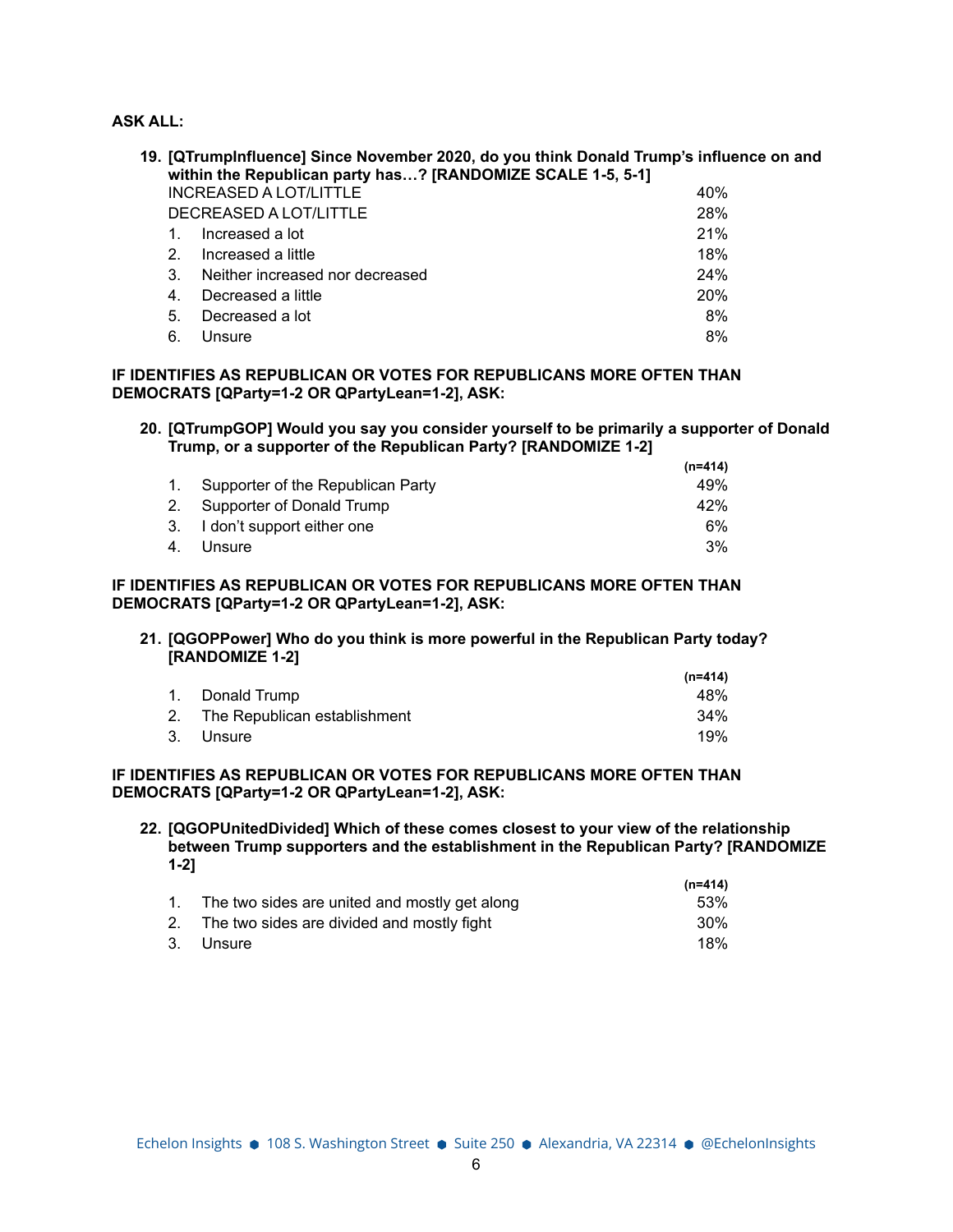#### **IF IDENTIFIES AS REPUBLICAN OR VOTES FOR REPUBLICANS MORE OFTEN THAN DEMOCRATS [QParty=1-2 OR QPartyLean=1-2], ASK:**

#### **23. [Q2024GOPTrump] If the 2024 Republican presidential primaries were being held today and you had to make a choice, for whom would you vote? [RANDOMIZE SCALE 1-4, 4-1]**

|                |                                                      | (n=414) |
|----------------|------------------------------------------------------|---------|
|                | DEFINITELY/PROBABLY DONALD TRUMP                     | 68%     |
|                | DEFINITELY/PROBABLY A DIFFERENT REPUBLICAN CANDIDATE | 28%     |
| $\mathbf{1}$ . | Donald Trump, definitely                             | 48%     |
| 2.             | Donald Trump, probably                               | 20%     |
| 3.             | A different Republican candidate, probably           | 15%     |
| 4 <sup>1</sup> | A different Republican candidate, definitely         | 13%     |
| -5.            | Unsure                                               | 4%      |

#### **IF IDENTIFIES AS REPUBLICAN OR VOTES FOR REPUBLICANS MORE OFTEN THAN DEMOCRATS [QParty=1-2 OR QPartyLean=1-2], ASK:**

**24. [QGOPDirection] Which of the following comes closest to your view, even if none are exactly right?**

**(n=414)**

| Donald Trump was [RANDOMIZE SCALE 1-3, 3-1] |  |
|---------------------------------------------|--|
|                                             |  |

| $1_{\cdot}$    | A great president and should remain the leader of the               |            |
|----------------|---------------------------------------------------------------------|------------|
|                | Republican Party                                                    | 58%        |
| 2 <sub>1</sub> | A great president but it is time for the Republican Party to find a |            |
|                | new leader                                                          | <b>23%</b> |
| 3.             | Not a great president and the Republican Party would be better      |            |
|                | off without his influence                                           | 14%        |
| 4.             | Unsure                                                              | 5%         |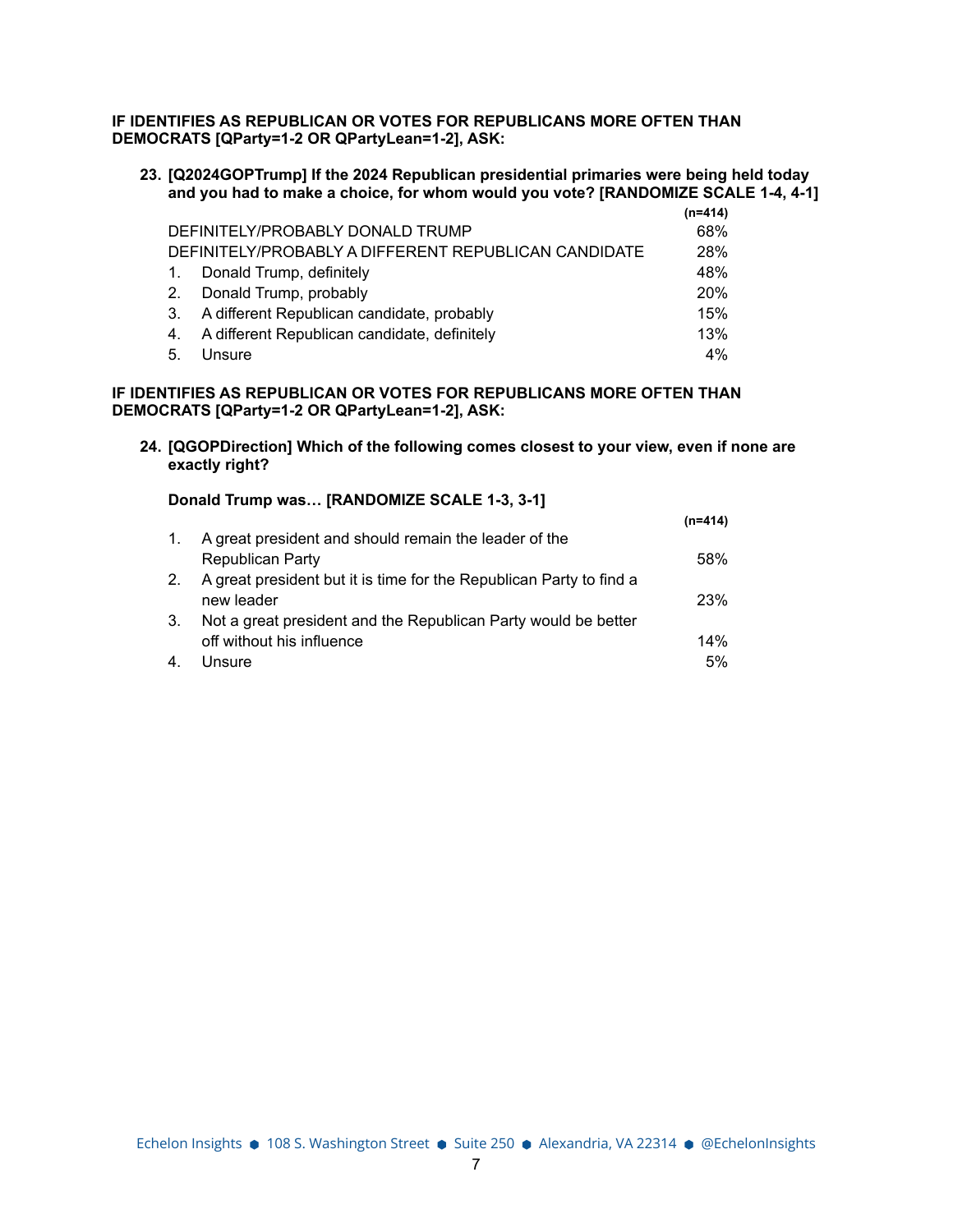#### **IF IDENTIFIES AS REPUBLICAN OR VOTES FOR REPUBLICANS MORE OFTEN THAN DEMOCRATS [QParty=1-2 OR QPartyLean=1-2], ASK:**

**25. [Q2024GOPFirst] If Donald Trump does NOT seek the Republican nomination for President in 2024 and the presidential primaries were being held today, for whom would you vote? [RANDOMIZE 1-23]**

|     |                               | $(n=414)$ |
|-----|-------------------------------|-----------|
| 1.  | <b>Ron DeSantis</b>           | 34%       |
| 2.  | Mike Pence                    | 17%       |
| 3.  | Donald Trump, Jr              | 7%        |
| 4.  | <b>Ted Cruz</b>               | 7%        |
| 5.  | Nikki Haley                   | 3%        |
| 6.  | Marco Rubio                   | 2%        |
| 7.  | Mitt Romney                   | $1\%$     |
| 8.  | Larry Hogan                   | 1%        |
| 9.  | <b>Tim Scott</b>              | 1%        |
| 10. | Josh Hawley                   | 1%        |
| 11. | <b>Greg Abbott</b>            | $1\%$     |
| 12. | Kristi Noem                   | 1%        |
| 13. | <b>Rick Scott</b>             | $1\%$     |
| 14. | Liz Cheney                    | $1\%$     |
| 15. | <b>Chris Christie</b>         | $1\%$     |
| 16. | Marjorie Taylor Greene        | 1%        |
| 17. | Mike Pompeo                   | $*$ %     |
| 18. | <b>Tom Cotton</b>             | $*$ %     |
| 19. | Glenn Youngkin                | $*$ %     |
| 20. | Asa Hutchinson                | $*9/6$    |
| 21. | <b>Ben Sasse</b>              |           |
| 22. | Will Hurd                     |           |
| 23. | Chris Sununu                  |           |
| 24. | Someone else (Please specify) | 2%        |
| 25. | Unsure                        | 18%       |

#### **IF IDENTIFIES AS DEMOCRAT OR VOTES FOR DEMOCRATS MORE OFTEN THAN REPUBLICANS [QParty=4-5 OR QPartyLean=3-4], ASK:**

#### **26. [QBidenDem] Would you say you consider yourself to be primarily a supporter of Joe Biden, or a supporter of the Democratic Party? [RANDOMIZE 1-2]**

|                                      | $(n=496)$ |
|--------------------------------------|-----------|
| 1. Supporter of the Democratic Party | 59%       |
| 2. Supporter of Joe Biden            | 28%       |
| 3. I don't support either one        | 8%        |
| 4. Unsure                            | $5\%$     |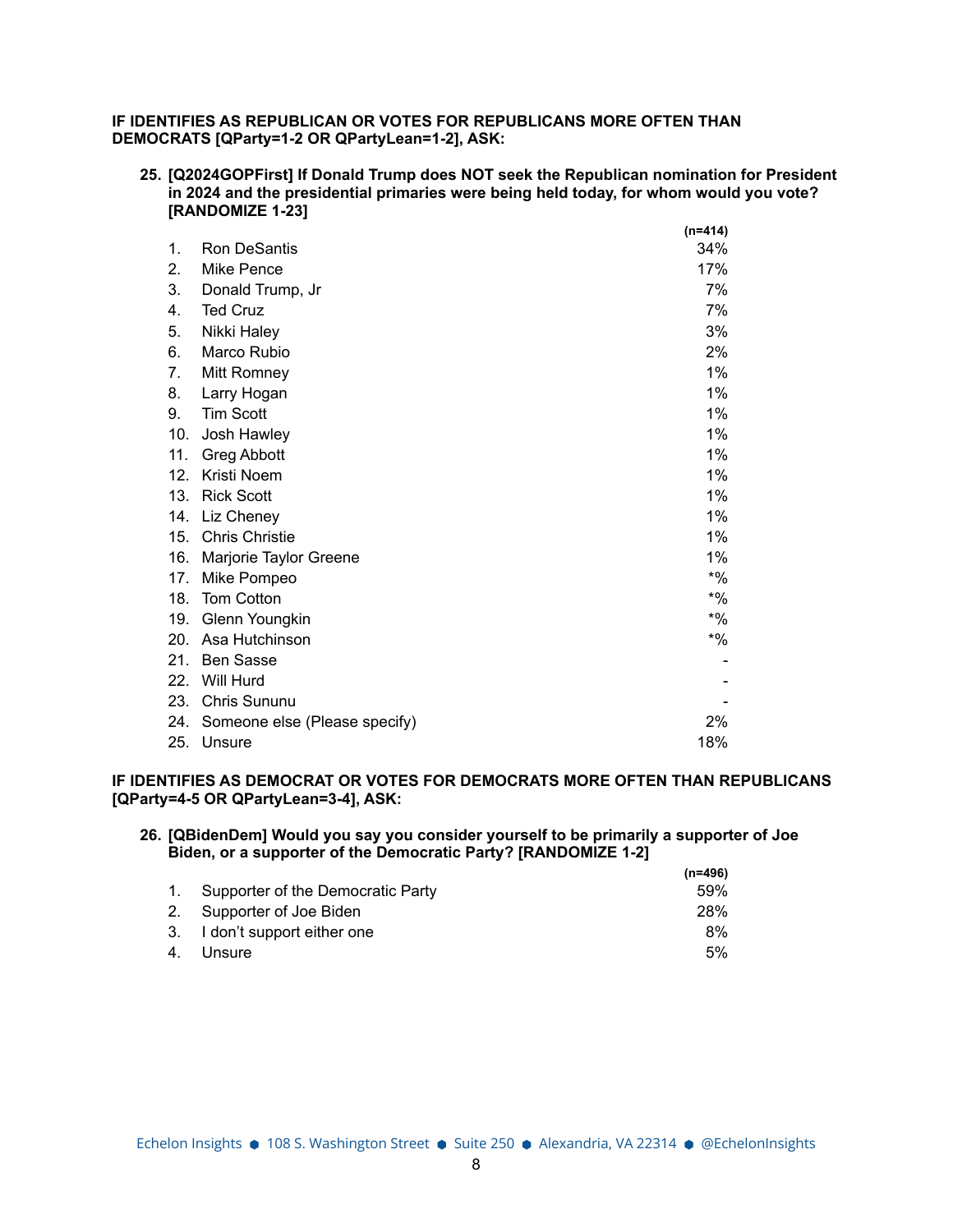**IF IDENTIFIES AS DEMOCRAT OR VOTES FOR DEMOCRATS MORE OFTEN THAN REPUBLICANS [QParty=4-5 OR QPartyLean=3-4], ASK:**

| 27. [QDemUnitedDivided] Which of these comes closest to your view of the relationship |
|---------------------------------------------------------------------------------------|
| between progressives and the establishment in the Democratic Party? [RANDOMIZE 1-2]   |
| $1 - 100$                                                                             |

|                                                  | (n=496)    |
|--------------------------------------------------|------------|
| 1. The two sides are divided and mostly fight    | .39%       |
| 2. The two sides are united and mostly get along | 34%        |
| 3. Unsure                                        | <b>27%</b> |

**IF IDENTIFIES AS DEMOCRAT OR VOTES FOR DEMOCRATS MORE OFTEN THAN REPUBLICANS [QParty=4-5 OR QPartyLean=3-4], ASK:**

**28. [Q2024DemBiden] If the 2024 Democratic presidential primaries were being held today and you had to make a choice, for whom would you vote? [RANDOMIZE SCALE 1-4, 4-1]**

|    |                                                      | $(n=496)$ |
|----|------------------------------------------------------|-----------|
|    | DEFINITELY/PROBABLY JOE BIDEN                        | 52%       |
|    | DEFINITELY/PROBABLY A DIFFERENT DEMOCRATIC CANDIDATE | 39%       |
|    | 1. Joe Biden, definitely                             | 29%       |
|    | 2. Joe Biden, probably                               | 23%       |
|    | 3. A different Democratic candidate, probably        | 24%       |
| 4. | A different Democratic candidate, definitely         | 15%       |
| 5. | Unsure                                               | 9%        |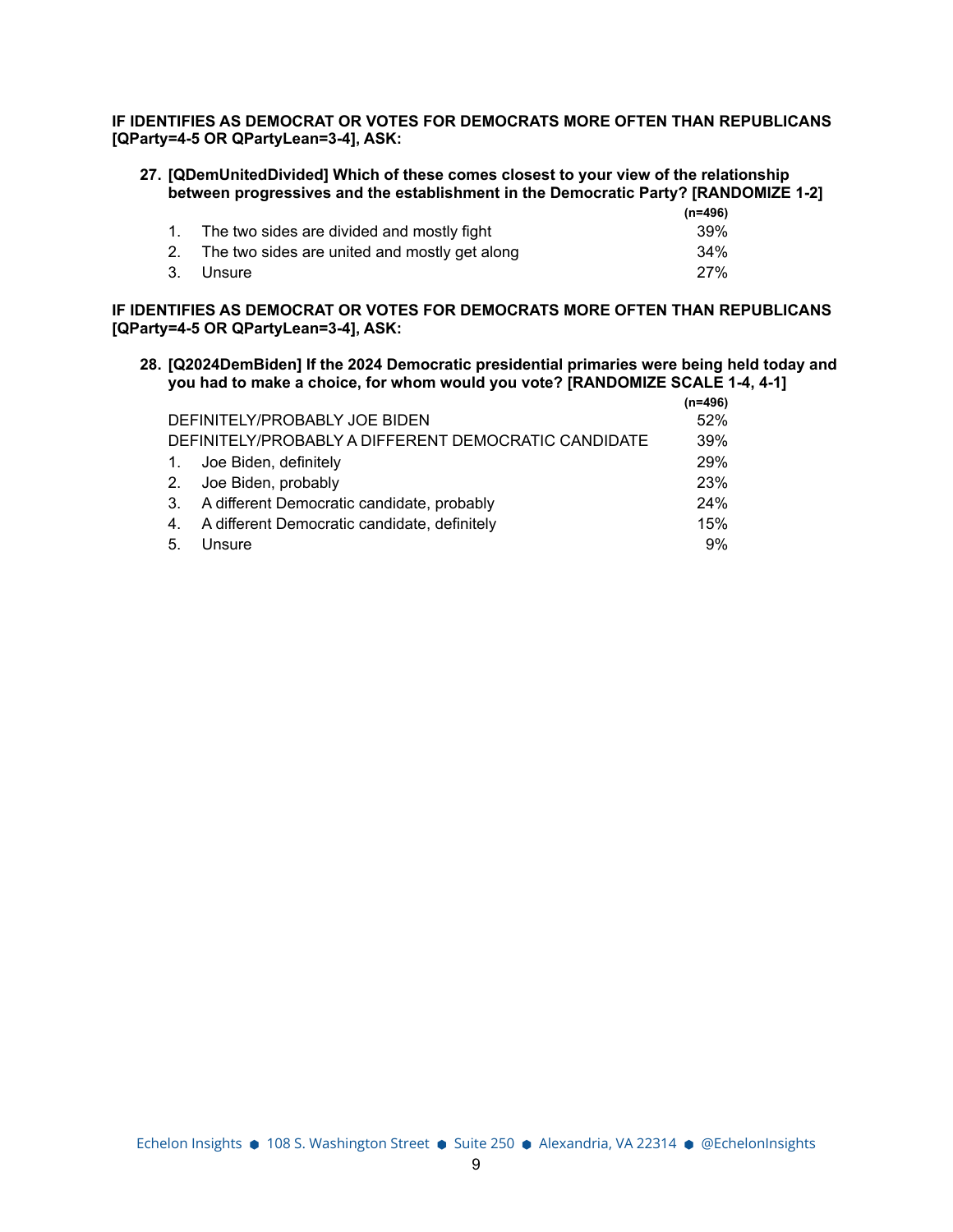**IF IDENTIFIES AS DEMOCRAT OR VOTES FOR DEMOCRATS MORE OFTEN THAN REPUBLICANS [QParty=4-5 OR QPartyLean=3-4], ASK:**

**29. [Q2024DemFirst] If Joe Biden does NOT seek the Democratic nomination for President in 2024 and the presidential primaries were being held today, for whom would you vote? [RANDOMIZE 1-19]**

**(n=496)**

|                                |                               | (11–490) |
|--------------------------------|-------------------------------|----------|
| 1.                             | Kamala Harris                 | 30%      |
| 2.                             | Pete Buttigieg                | 12%      |
| 3.                             | <b>Stacey Abrams</b>          | 7%       |
| 4.                             | Cory Booker                   | 7%       |
| 5.                             | Elizabeth Warren              | 5%       |
| 6.                             | Alexandria Ocasio-Cortez      | 4%       |
| $7_{\scriptscriptstyle{\sim}}$ | Gavin Newsom                  | 4%       |
| 8.                             | Amy Klobuchar                 | 2%       |
| 9.                             | <b>Gretchen Whitmer</b>       | 1%       |
| 10.                            | Roy Cooper                    | $1\%$    |
| 11.                            | Gina Raimondo                 | 1%       |
| 12.                            | J.B. Pritzker                 | $1\%$    |
| 13.                            | Eric Adams                    | $1\%$    |
| 14.                            | Andy Beshear                  | $*$ %    |
| 15.                            | Kyrsten Sinema                | $*$ %    |
| 16.                            | Jared Polis                   | $*$ %    |
| 17.                            | Raphael Warnock               | $*9/6$   |
| 18.                            | Mitch Landrieu                |          |
| 19.                            | Phil Murphy                   |          |
| 20.                            | Someone else (Please specify) | 3%       |
| 21.                            | Unsure                        | 19%      |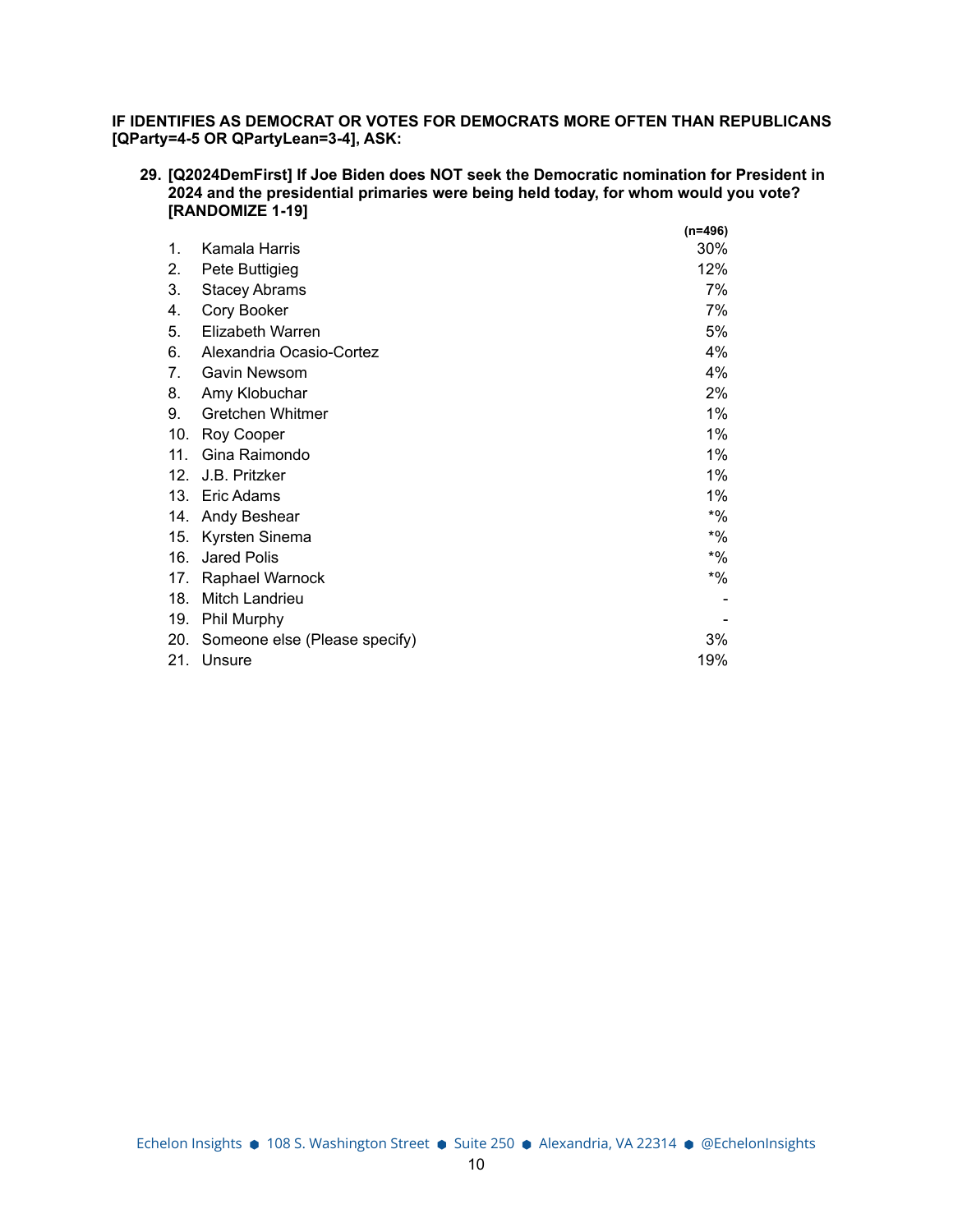## **ASK ALL:**

|     | 30. [QIssues] If you had to choose just one, which would you say is the biggest issue facing |            |
|-----|----------------------------------------------------------------------------------------------|------------|
|     | the country today? [RANDOMIZE 1-16]                                                          |            |
| 1.  | Jobs and the economy                                                                         | 21%        |
| 2.  | Cost of living                                                                               | <b>20%</b> |
| 3.  | Immigration                                                                                  | 9%         |
| 4.  | Political corruption                                                                         | 7%         |
| 5.  | The coronavirus pandemic                                                                     | 7%         |
| 6.  | The environment and climate change                                                           | 6%         |
| 7.  | Abortion                                                                                     | 6%         |
| 8.  | National security                                                                            | 4%         |
| 9.  | Healthcare                                                                                   | 3%         |
| 10. | Crime                                                                                        | 3%         |
| 11. | Race relations                                                                               | 3%         |
| 12. | Infrastructure                                                                               | 1%         |
|     | 13. Education                                                                                | $1\%$      |
|     | 14. Gun rights                                                                               | $1\%$      |
| 15. | Taxes                                                                                        | $*9/0$     |
| 16. | Drug abuse                                                                                   | $*9/0$     |
| 17. | Something else (Please specify)                                                              | 5%         |
| 18. | Unsure                                                                                       | 2%         |

#### **31. [Issue Importance Battery] How important are each of the following issues when you are considering who to vote for? [DISPLAY AS GRID] [RANDOMIZE ROWS] [RANDOMIZE SCALE 1-4, 4-1] [DISPLAY OVER 3 PAGES]**

| 1. The most<br>important issue | 2. A major issue    | 3. A minor issue                     |                                    | 4. Not really an<br>issue |                                   | 5. Unsure |                  |        |
|--------------------------------|---------------------|--------------------------------------|------------------------------------|---------------------------|-----------------------------------|-----------|------------------|--------|
|                                |                     | <b>THE MOST</b><br><b>IMPORTANT/</b> | <b>A MINOR</b><br><b>ISSUE/NOT</b> | 1.<br>The most            |                                   |           | 4.               |        |
|                                |                     | A MAJOR                              | <b>REALLY AN</b>                   | important                 | 2.                                |           | 3. Not really an | 5.     |
|                                |                     | <b>ISSUE</b>                         | <b>ISSUE</b>                       |                           | issue A major issue A minor issue |           | issue            | Unsure |
| 1.                             | Cost of living      | 92%                                  | 6%                                 | 48%                       | 44%                               | 5%        | 1%               | $1\%$  |
| 2.                             | Jobs and the        |                                      |                                    |                           |                                   |           |                  |        |
|                                | economy             | 90%                                  | 8%                                 | 36%                       | 54%                               | 7%        | 1%               | 2%     |
| 3.                             | Healthcare          | 81%                                  | 18%                                | 22%                       | 59%                               | 16%       | 2%               | $1\%$  |
| 4.                             | National security   | 80%                                  | 18%                                | 27%                       | 53%                               | 15%       | 3%               | 3%     |
| 5.                             | Crime               | 77%                                  | 21%                                | 22%                       | 55%                               | 18%       | 3%               | 2%     |
| 6.                             | Immigration         | 70%                                  | 28%                                | 22%                       | 47%                               | 23%       | 5%               | 2%     |
| 7.                             | Abortion            | 69%                                  | 28%                                | 26%                       | 42%                               | 20%       | 9%               | 3%     |
| 8.                             | Education           | 66%                                  | 32%                                | 12%                       | 53%                               | 27%       | 5%               | 2%     |
| 9.                             | The war in Ukraine  | 66%                                  | 31%                                | 18%                       | 48%                               | 23%       | 8%               | 3%     |
| 10.                            | Gun rights          | 63%                                  | 35%                                | 17%                       | 46%                               | 25%       | 10%              | 2%     |
| 11.                            | The coronavirus     |                                      |                                    |                           |                                   |           |                  |        |
|                                | pandemic            | 63%                                  | 36%                                | 21%                       | 42%                               | 22%       | 14%              | $1\%$  |
| 12.                            | Race relations      | 58%                                  | 39%                                | 19%                       | 39%                               | 27%       | 12%              | 3%     |
| 13.                            | The environment and |                                      |                                    |                           |                                   |           |                  |        |
|                                | climate change      | 55%                                  | 43%                                | 19%                       | 36%                               | 26%       | 17%              | 2%     |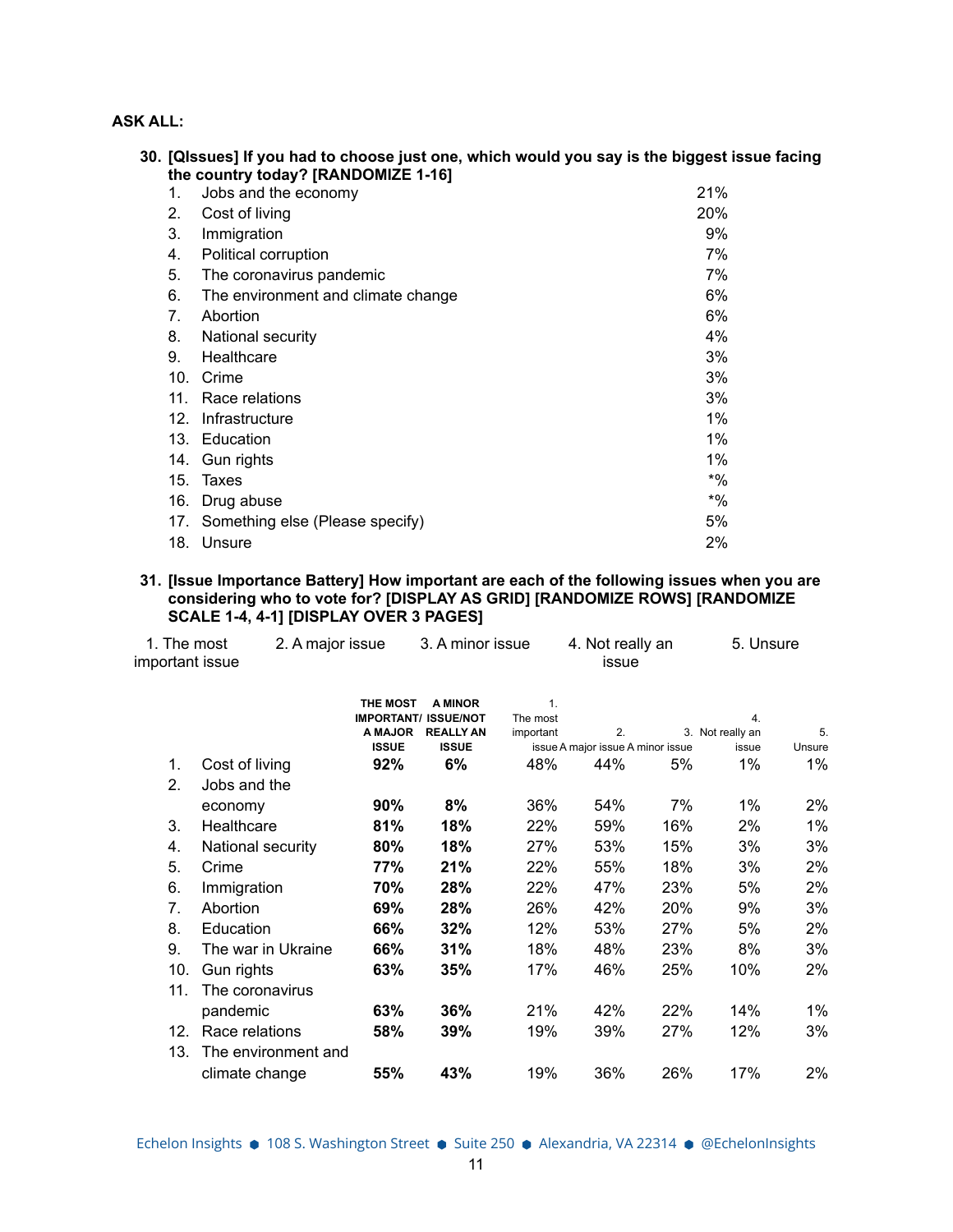**32. [QGovSize] Which of the following comes closest to your view, even if neither is exactly right? [RANDOMIZE 1-2]**

| 1. The government should do more to solve our country's problems | 47% |
|------------------------------------------------------------------|-----|
| 2. The government is trying to do too many things that should be |     |
| left to individuals and businesses                               | 43% |
| 3. Unsure                                                        | 10% |

**33. [Regulation Battery] Do you think think there should more government regulation, less government regulation, or about the same amount of regulation as now of each of the following? [DISPLAY AS GRID] [RANDOMIZE ROWS] [RANDOMIZE SCALE 1-5, 5-1] [DISPLAY OVER 2 PAGES]**

| 1. Much more<br>regulation | 2. Somewhat<br>more<br>regulation | 3. The same<br>amount of<br>regulation as<br>now | 4. Somewhat<br>less regulation | 5. Much less<br>regulation | 6. Unsure |
|----------------------------|-----------------------------------|--------------------------------------------------|--------------------------------|----------------------------|-----------|
|----------------------------|-----------------------------------|--------------------------------------------------|--------------------------------|----------------------------|-----------|

|                |                     |                  |                          |           |           | 3.          |           |           |        |
|----------------|---------------------|------------------|--------------------------|-----------|-----------|-------------|-----------|-----------|--------|
|                |                     |                  | <b>MUCH/SOM MUCH/SOM</b> | 1.        | 2.        | The same    | 4.        | 5.        |        |
|                |                     | <b>EWHAT</b>     | <b>EWHAT</b>             | Much more | Somewhat  | amount of   | Somewhat  | Much less | 6.     |
|                |                     | <b>MORE REG.</b> | <b>LESS REG.</b>         | reg.      | more reg. | reg. as now | less reg. | reg.      | Unsure |
| 1.             | Driverless cars     | 58%              | 12%                      | 33%       | 24%       | 21%         | 6%        | 6%        | 10%    |
| 2 <sub>1</sub> | Environmental       |                  |                          |           |           |             |           |           |        |
|                | regulations         | 49%              | 22%                      | 25%       | 23%       | 24%         | 10%       | 12%       | 5%     |
| 3.             | Large tech          |                  |                          |           |           |             |           |           |        |
|                | companies           | 48%              | 18%                      | 23%       | 25%       | 28%         | 11%       | 7%        | 7%     |
| 4.             | Medical insurance   | 43%              | 22%                      | 23%       | 21%       | 26%         | 11%       | 11%       | 10%    |
| 5.             | COVID-19            |                  |                          |           |           |             |           |           |        |
|                | vaccinations        | 35%              | 29%                      | 20%       | 16%       | 31%         | 9%        | 19%       | 5%     |
| 6.             | Marijuana use       | 32%              | 41%                      | 19%       | 13%       | 20%         | 14%       | 27%       | 6%     |
| 7.             | Hormone therapy     |                  |                          |           |           |             |           |           |        |
|                | for transgender     |                  |                          |           |           |             |           |           |        |
|                | individuals         | 32%              | 27%                      | 22%       | 10%       | 22%         | 9%        | 18%       | 18%    |
| 8.             | Business in general | 30%              | 28%                      | 12%       | 18%       | 36%         | 14%       | 13%       | 6%     |
| 9.             | Abortion            | 30%              | 42%                      | 18%       | 12%       | 19%         | 13%       | 29%       | 9%     |

#### **34. [Economy Battery] How would you rate each of the following in the United States today? [DISPLAY AS GRID] [RANDOMIZE ROWS 2-6] [RANDOMIZE SCALE 1-5, 5-1]**

| 1. Excellent | 2. Good            |                   | 3. Average       | 4. Fair      |         | 5. Poor    |         | 6. Unsure |           |
|--------------|--------------------|-------------------|------------------|--------------|---------|------------|---------|-----------|-----------|
|              |                    | <b>EXCELLENT/</b> |                  |              |         |            |         |           |           |
|              |                    | GOOD              | <b>FAIR/POOR</b> | 1. Excellent | 2. Good | 3. Average | 4. Fair | 5. Poor   | 6. Unsure |
| 1.           | The job market     | 30%               | 42%              | 8%           | 22%     | 24%        | 23%     | 19%       | 4%        |
| 2.           | Wages              | 19%               | 52%              | 4%           | 15%     | 26%        | 21%     | 31%       | 3%        |
| 3.           | The economy in     |                   |                  |              |         |            |         |           |           |
|              | qeneral            | 15%               | 66%              | 4%           | 11%     | 17%        | 25%     | 41%       | 2%        |
| 4.           | Stock market       | 10%               | 56%              | 3%           | 7%      | 24%        | 23%     | 32%       | 11%       |
| 5.           | The cryptocurrency |                   |                  |              |         |            |         |           |           |
|              | market             | 10%               | 39%              | 3%           | 7%      | 15%        | 15%     | 25%       | 36%       |
| 6.           | Inflation          | 5%                | 83%              | 2%           | 3%      | 9%         | 12%     | 72%       | 3%        |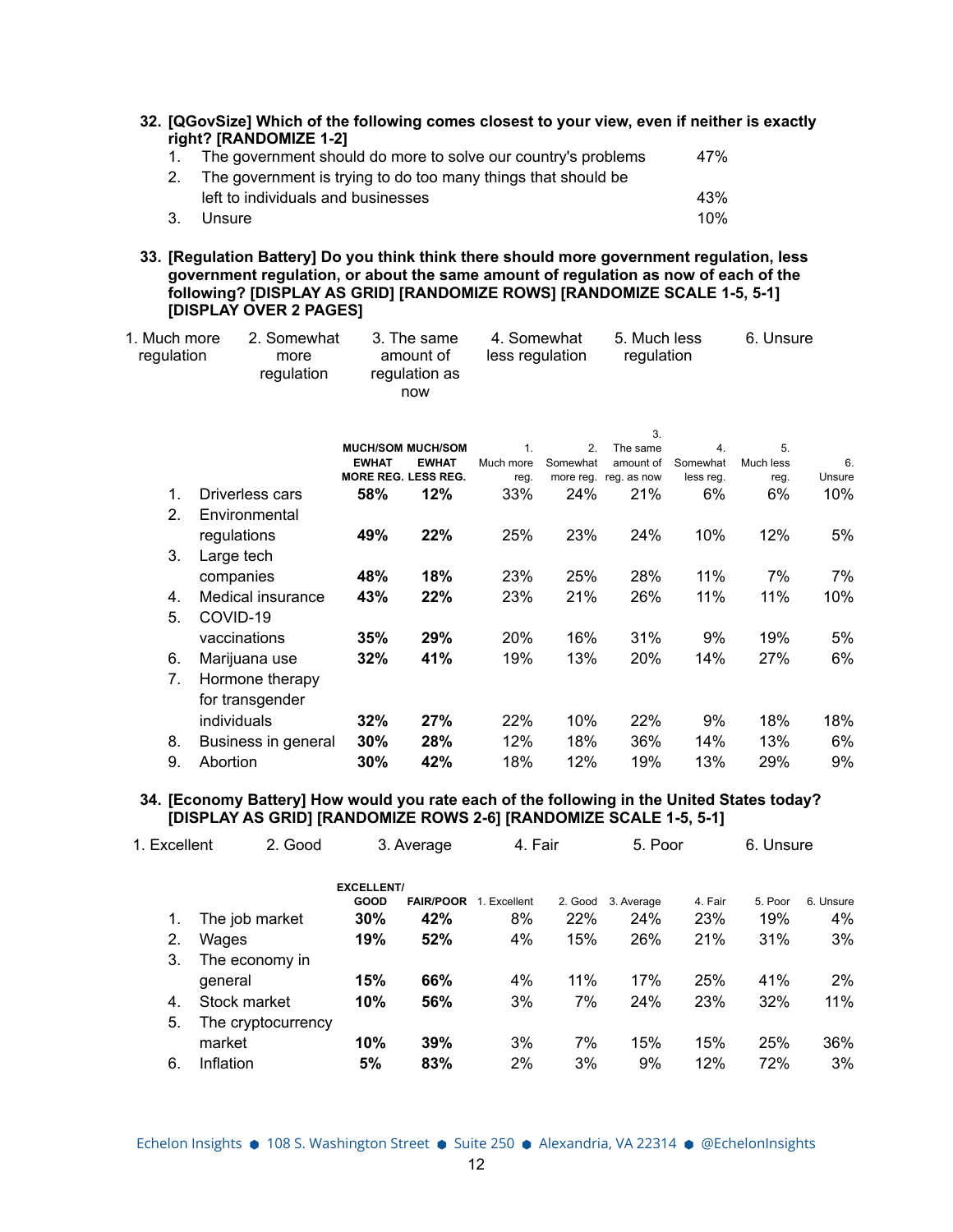**35. [QRecession] A country enters a recession when its Gross Domestic Product (GDP) shrinks in consecutive quarters. Last quarter the United States' GDP shrunk by 1.4%. Do you think the United States will enter a recession this year?**

| 1. Yes    | 60% |
|-----------|-----|
| 2. No     | 14% |
| 3. Unsure | 25% |

**36. [Economy Policy Battery] Do you think each of the following actions would have a positive impact or a negative impact on inflation and the cost of living? [DISPLAY AS GRID] [RANDOMIZE ROWS] [RANDOMIZE SCALE 1-5, 5-1] [DISPLAY OVER 2 PAGES]**

| 1. Very<br>positive impact | 2. Somewhat<br>positive impact                                                                                                       |               | 3. No impact  |                 | 4. Somewhat<br>negative<br>impact |     | 5. Very<br>negative<br>impact | 6. Unsure       |        |  |
|----------------------------|--------------------------------------------------------------------------------------------------------------------------------------|---------------|---------------|-----------------|-----------------------------------|-----|-------------------------------|-----------------|--------|--|
|                            |                                                                                                                                      | V/S POS.      | V/S NEG.      | 1.<br>Very pos. | 2.<br>Somewhat                    | 3.  | 4.<br>Somewhat                | 5.<br>Very neg. | 6.     |  |
|                            | Expanding domestic oil                                                                                                               | <b>IMPACT</b> | <b>IMPACT</b> |                 | impact pos. impact                |     | No impact neg. impact         | impact          | Unsure |  |
| $\mathbf{1}$ .             | and gas production                                                                                                                   | 70%           | 11%           | 40%             | 30%                               | 10% | 6%                            | 5%              | 8%     |  |
| 2.                         | Reducing government                                                                                                                  |               |               |                 |                                   |     |                               |                 |        |  |
|                            | spending                                                                                                                             | 67%           | 12%           | 38%             | 29%                               | 12% | 8%                            | 4%              | 9%     |  |
| 3.<br>4.                   | A federal gas tax holiday<br>Capping the total amount                                                                                | 48%           | 13%           | 21%             | 28%                               | 23% | 8%                            | 5%              | 17%    |  |
|                            | someone pays in federal                                                                                                              |               |               |                 |                                   |     |                               |                 |        |  |
|                            | taxes to 35% of their<br>income                                                                                                      | 46%           | 19%           | 20%             | 26%                               | 18% | 10%                           | 8%              | 17%    |  |
| 5.                         | Forgiving student loan                                                                                                               |               |               |                 |                                   |     |                               |                 |        |  |
|                            | debt                                                                                                                                 | 42%           | 36%           | 23%             | 19%                               | 15% | 13%                           | 23%             | 6%     |  |
| 6.                         | A federal payroll tax<br>holiday                                                                                                     | 39%           | 17%           | 17%             | 22%                               | 25% | 9%                            | 8%              | 19%    |  |
| 7.                         | Repealing the Jones Act,                                                                                                             |               |               |                 |                                   |     |                               |                 |        |  |
|                            | which restricts the                                                                                                                  |               |               |                 |                                   |     |                               |                 |        |  |
|                            | shipping of goods                                                                                                                    |               |               |                 |                                   |     |                               |                 |        |  |
|                            | between U.S. ports to<br>U.S. ships only                                                                                             | 34%           | 17%           | 13%             | 21%                               | 21% | 10%                           | 7%              | 27%    |  |
|                            |                                                                                                                                      |               |               |                 |                                   |     |                               |                 |        |  |
|                            | 37. [QCryptoInvest] Have you yourself ever invested in cryptocurrency?                                                               |               |               |                 |                                   |     |                               |                 |        |  |
| 1.                         | Yes, I am currently invested in cryptocurrency                                                                                       |               |               |                 |                                   |     | 12%                           |                 |        |  |
| 2.                         | Yes, but I am not currently invested in cryptocurrency                                                                               |               |               |                 |                                   |     | 6%                            |                 |        |  |
| 3.                         | No, but I might one day                                                                                                              |               |               |                 |                                   |     | 27%                           |                 |        |  |
| 4.                         | No, I will never invest in cryptocurrency                                                                                            |               |               |                 |                                   |     | 51%                           |                 |        |  |
| 5.                         | Unsure                                                                                                                               |               |               |                 |                                   |     | 4%                            |                 |        |  |
|                            |                                                                                                                                      |               |               |                 |                                   |     |                               |                 |        |  |
|                            | 38. [QCryptoTrust] How much trust do you have in federal institutions like the Securities and                                        |               |               |                 |                                   |     |                               |                 |        |  |
|                            | Exchange Commission (SEC) or Federal Reserve to set fair and sensible cryptocurrency<br><b>requisions? [RANDOMIZE SCALE 1-4 4-1]</b> |               |               |                 |                                   |     |                               |                 |        |  |

|                               | <b>Example 1</b> Formal Control Concert 1-4, 4-11 |     |  |  |
|-------------------------------|---------------------------------------------------|-----|--|--|
| A GREAT DEAL OF/SOME TRUST    | 39%                                               |     |  |  |
| NOT VERY MUCH/NO TRUST AT ALL | 44%                                               |     |  |  |
|                               | 1. A great deal of trust                          | 8%  |  |  |
|                               | 2. Some trust                                     | 31% |  |  |
|                               | 3. Not very much trust                            | 26% |  |  |
| 4.                            | No trust at all                                   | 18% |  |  |
| 5.                            | Unsure                                            | 17% |  |  |
|                               |                                                   |     |  |  |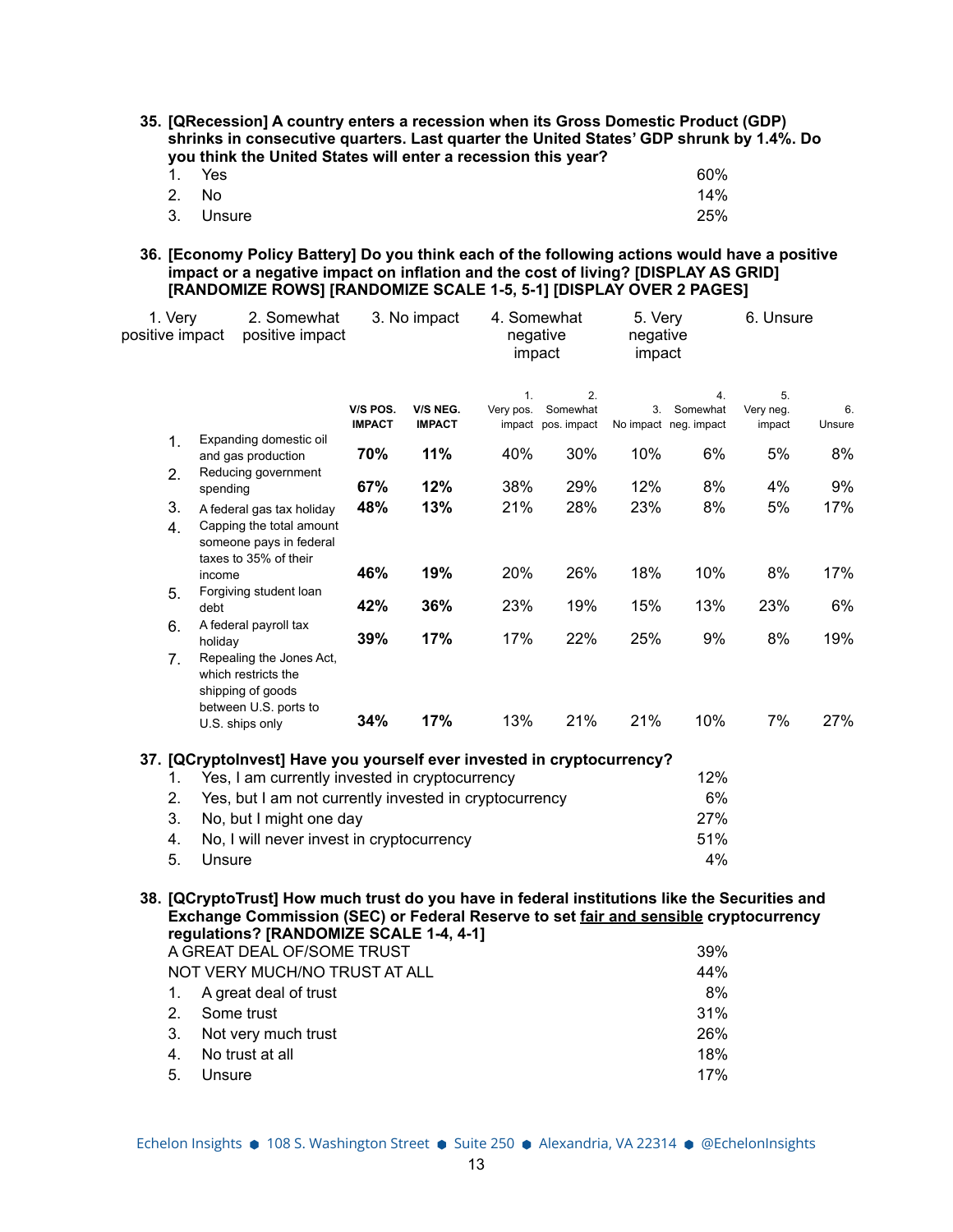**39. [QCryptoRisk] Some say cryptocurrency is riskier than other forms of investing and therefore warrants more oversight and regulation. Others say cryptocurrency is no riskier than other things people can invest in, and overregulating it will harm the country's chances of being a global financial leader in an emerging market.**

#### **Which of the following do you agree with more, even if neither is exactly right? [RANDOMIZE 1-2]**

| $1_{-}$        | Regulators should act urgently to minimize the chances of       |     |
|----------------|-----------------------------------------------------------------|-----|
|                | Americans being harmed by risky cryptocurrency investments      | 45% |
| 2 <sup>1</sup> | Regulators should act with restraint to maximize the chances of |     |
|                | the country being a global financial leader in cryptocurrency   | 30% |
| 3.             | Unsure                                                          | 26% |

**40. [QCryptoMarket] Which of the following do you agree with more, even if neither is exactly right? [RANDOMIZE 1-2]**

| $1_{-}$ | Cryptocurrency is fake money, and a small group of individuals |     |
|---------|----------------------------------------------------------------|-----|
|         | are profiting at the expense of ordinary Americans harmed by   |     |
|         | cryptocurrency scams and market crashes                        | 47% |
| 2.      | Cryptocurrency is a smart investment, and allows ordinary      |     |
|         | Americans to make investments in a market free from the        |     |
|         | influence of banks or governments                              | 27% |
| 3.      | Unsure                                                         | 26% |

## **41. [QStudentLoans] Which of the following comes closest to your view, even if neither is exactly right?**

## **Forgiving student loan debt… [RANDOMIZE 1-2]**

| $\mathbf{1}$ . | Is unfair to those who worked hard to pay off their student loans |     |
|----------------|-------------------------------------------------------------------|-----|
|                | and disproportionately benefits wealthier families who send their |     |
|                | kids to college                                                   | 47% |
| 2 <sub>1</sub> | Would remove a massive financial burden from millions of          |     |
|                | Americans and would break down financial barriers for those       |     |
|                | with student loans                                                | 43% |
| 3.             | Unsure                                                            | 10% |

#### **42. [QRussiaThreat] Would you say you view Russia as a major threat, a minor threat, or not a threat to the United States?**

| 1. A major threat | 62% |
|-------------------|-----|
| 2. A minor threat | 26% |
| 3. Not a threat   | 6%  |
| 4. Unsure         | 6%  |

#### **43. [QUSRole] Which of the following comes closest to your view, even if neither is exactly right? [RANDOMIZE 1-2]**

|    | 1. It's best for the future of our country to be active in world affairs | 48% |
|----|--------------------------------------------------------------------------|-----|
|    | 2. We should pay less attention to problems overseas and                 |     |
|    | concentrate on problems here at home                                     | 43% |
| 3. | Unsure                                                                   | 9%  |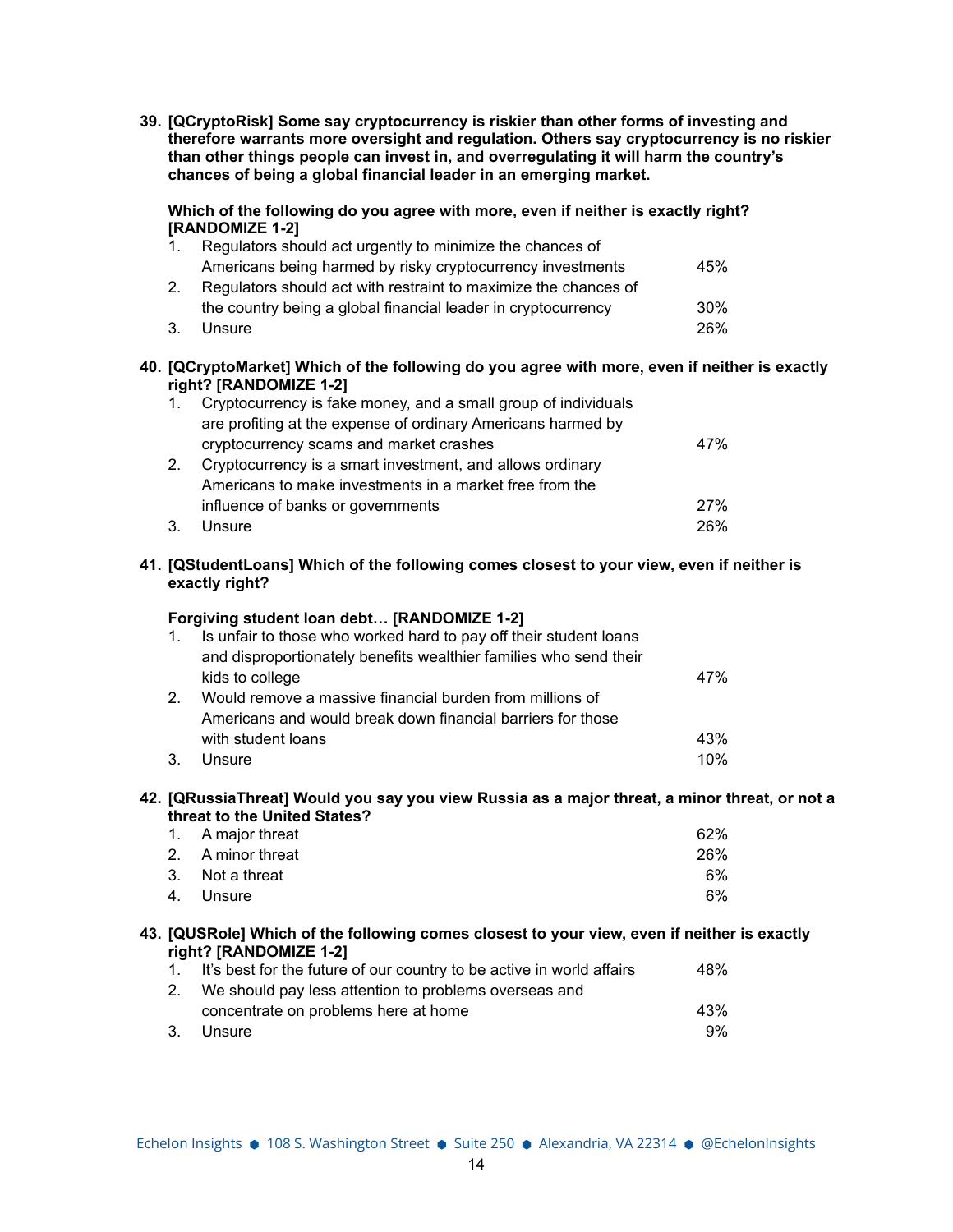| 44. [QUkraineNews] How closely have you been following news about the Russian invasion of<br>Ukraine? [RANDOMIZE SCALE 1-5, 5-1]                                                                                                      |     |
|---------------------------------------------------------------------------------------------------------------------------------------------------------------------------------------------------------------------------------------|-----|
| EXTREMELY/VERY CLOSELY                                                                                                                                                                                                                | 44% |
| NOT VERY/NOT AT ALL CLOSELY                                                                                                                                                                                                           | 22% |
| 1.<br><b>Extremely closely</b>                                                                                                                                                                                                        | 19% |
| 2.<br>Very closely                                                                                                                                                                                                                    | 25% |
| 3.<br>Somewhat closely                                                                                                                                                                                                                | 32% |
| Not very closely<br>4.                                                                                                                                                                                                                | 15% |
| 5.<br>Not closely at all                                                                                                                                                                                                              | 6%  |
| Unsure<br>6.                                                                                                                                                                                                                          | 2%  |
| 45. [QApprovalUkraine] Do you approve or disapprove of the way Joe Biden is handling the<br>situation involving Russia and Ukraine? [RANDOMIZE SCALE 1-4, 4-1]                                                                        |     |
| STRONGLY/SOMEWHAT APPROVE                                                                                                                                                                                                             | 48% |
| STRONGLY/SOMEWHAT DISAPPROVE                                                                                                                                                                                                          | 44% |
| 1.<br>Strongly approve                                                                                                                                                                                                                | 23% |
| 2.<br>Somewhat approve                                                                                                                                                                                                                | 25% |
| 3.<br>Somewhat disapprove                                                                                                                                                                                                             | 19% |
| 4.<br>Strongly disapprove                                                                                                                                                                                                             | 26% |
| 5.<br>Unsure                                                                                                                                                                                                                          | 8%  |
| 46. [QUkraineStrength] In dealing with the situation involving Russia and Ukraine, do you feel<br>that Joe Biden is? [RANDOMIZE SCALE 1-3, 3-1]                                                                                       |     |
| Not doing enough to help Ukraine<br>1.                                                                                                                                                                                                | 25% |
| Doing the right amount to help Ukraine<br>2.                                                                                                                                                                                          | 41% |
| 3.<br>Doing too much to help Ukraine                                                                                                                                                                                                  | 21% |
| Unsure<br>4.                                                                                                                                                                                                                          | 13% |
| 47. [QUkraineWin] If you had to pick one, who do you think is winning the war in Ukraine right<br>now? [RANDOMIZE 1-2]                                                                                                                |     |
| Ukraine<br>1.                                                                                                                                                                                                                         | 41% |
| 2.<br>Russia                                                                                                                                                                                                                          | 24% |
| 3.<br>Unsure                                                                                                                                                                                                                          | 34% |
| 48. [QUkraineContrast] Joe Biden has stated that the U.S. will not get involved militarily in<br>Ukraine, a position shared by most other U.S. political leaders.                                                                     |     |
| Even if the U.S. does not get involved militarily, which of the following comes closest to<br>your view, even if neither is exactly right? [RANDOMIZE 1-2]<br>Ukraine's war is our war If Russia wins, vital U.S. interests and<br>1. |     |
| values are threatened                                                                                                                                                                                                                 | 44% |
| 2.<br>The war in Ukraine is a tragedy, but vital U.S. interests and                                                                                                                                                                   |     |
| values are not really at stake in this conflict                                                                                                                                                                                       | 39% |
| 3.<br>Unsure                                                                                                                                                                                                                          | 16% |
|                                                                                                                                                                                                                                       |     |
|                                                                                                                                                                                                                                       |     |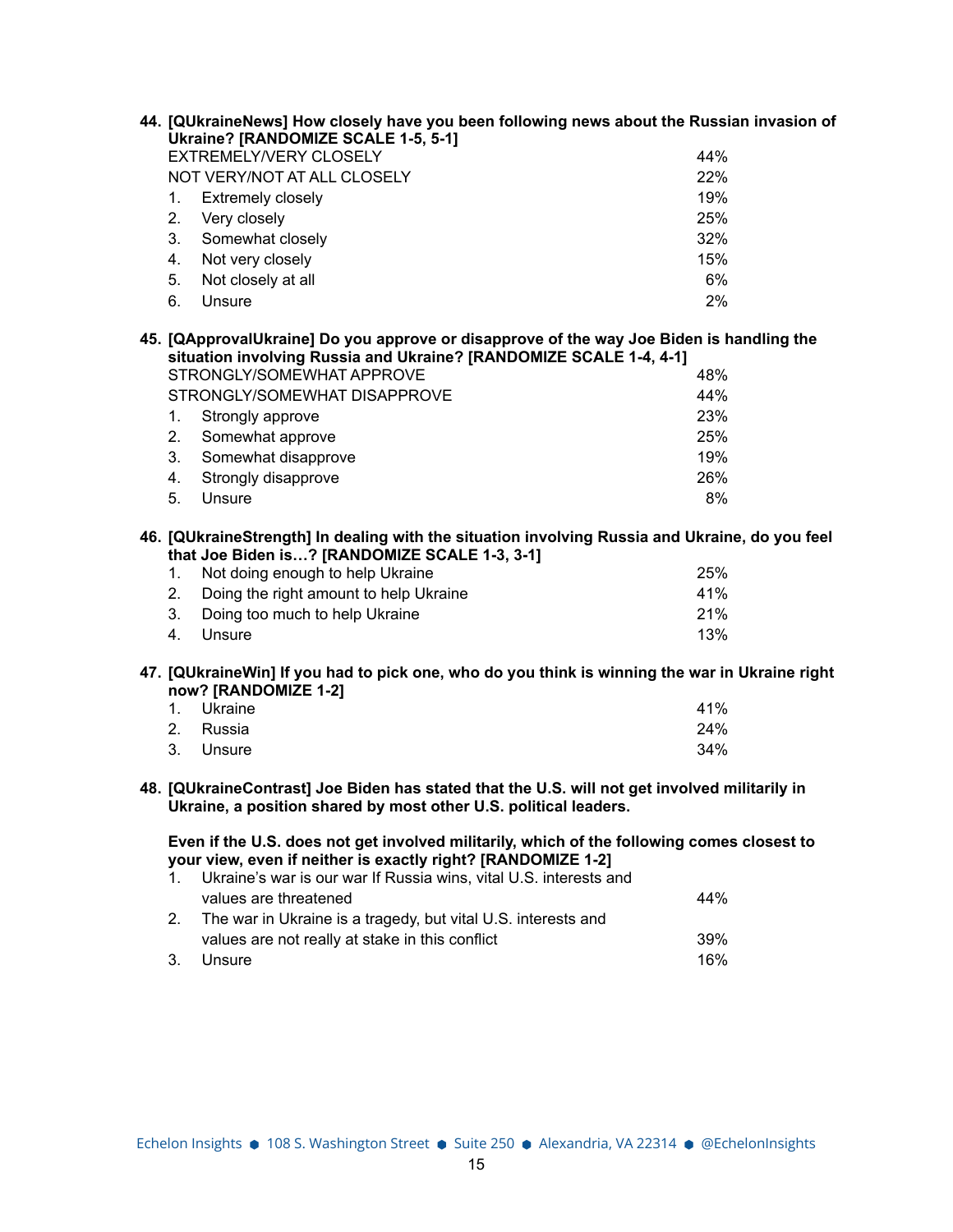|  |    | 49. [QCourtApprove] Do you approve or disapprove of the way the Supreme Court is handling<br>its job? [RANDOMIZE SCALE 1-4, 4-1]                                                                                                                                                    |     |
|--|----|-------------------------------------------------------------------------------------------------------------------------------------------------------------------------------------------------------------------------------------------------------------------------------------|-----|
|  |    | STRONGLY/SOMEWHAT APPROVE                                                                                                                                                                                                                                                           | 43% |
|  |    | STRONGLY/SOMEWHAT DISAPPROVE                                                                                                                                                                                                                                                        | 45% |
|  | 1. | Strongly approve                                                                                                                                                                                                                                                                    | 11% |
|  | 2. | Somewhat approve                                                                                                                                                                                                                                                                    | 32% |
|  | 3. | Somewhat disapprove                                                                                                                                                                                                                                                                 | 23% |
|  | 4. | Strongly disapprove                                                                                                                                                                                                                                                                 | 22% |
|  | 5. | Unsure                                                                                                                                                                                                                                                                              | 12% |
|  |    | 50. [QLifeChoice] On the issue of abortion, do you generally consider yourself to be?<br>[RANDOMIZE SCALE 1-4, 4-1] [DO NOT REQUIRE]                                                                                                                                                |     |
|  |    | STRONGLY/SOMEWHAT PRO-LIFE                                                                                                                                                                                                                                                          | 46% |
|  |    | STRONGLY/SOMEWHAT PRO-CHOICE                                                                                                                                                                                                                                                        | 54% |
|  | 1. | Strongly pro-life                                                                                                                                                                                                                                                                   | 30% |
|  | 2. | Somewhat pro-life                                                                                                                                                                                                                                                                   | 16% |
|  | 3. | Somewhat pro-choice                                                                                                                                                                                                                                                                 | 21% |
|  | 4. | Strongly pro-choice                                                                                                                                                                                                                                                                 | 33% |
|  |    | [RANDOMIZE ORDER OF QABORTION_ QUESTIONS]                                                                                                                                                                                                                                           |     |
|  |    | 51. [QAbortionMoral] Regardless of if you think abortion should be legal or not, do you think<br>abortion is? [RANDOMIZE 1-2] [DO NOT REQUIRE]                                                                                                                                      |     |
|  | 1. | Morally acceptable                                                                                                                                                                                                                                                                  | 48% |
|  | 2. | Morally wrong                                                                                                                                                                                                                                                                       | 52% |
|  | 1. | 52. [QAbortion15Week] Should or should there not be a ban on most abortions after 15 weeks<br>of pregnancy with exceptions for medical emergencies and severe fetal abnormalities?<br>[RANDOMIZE 1-2] [DO NOT REQUIRE]<br>There should be a ban on most abortions after 15 weeks of |     |
|  |    | pregnancy                                                                                                                                                                                                                                                                           | 59% |
|  | 2. | There should not be a ban on most abortions after 15 weeks of                                                                                                                                                                                                                       |     |
|  |    | pregnancy                                                                                                                                                                                                                                                                           | 41% |
|  |    | 53. [QAbortionRoe] The U.S. Supreme Court is considering whether to uphold or overturn the<br>precedent set in Roe v. Wade, which held that there is a national constitutional right to<br>abortion.                                                                                |     |
|  |    | In your view, should the court uphold Roe v. Wade or overturn Roe v. Wade? [RANDOMIZE<br>SCALE 1-4, 4-1] [DO NOT REQUIRE]                                                                                                                                                           |     |
|  |    | DEFINITELY/PROBABLY UPHOLD ROE V. WADE                                                                                                                                                                                                                                              | 63% |
|  |    | DEFINITELY/PROBABLY OVERTURN ROE V. WADE                                                                                                                                                                                                                                            | 37% |
|  | 1. | Uphold Roe v. Wade, definitely                                                                                                                                                                                                                                                      | 46% |
|  | 2. | Uphold Roe v. Wade, probably                                                                                                                                                                                                                                                        | 17% |
|  | 3. | Overturn Roe v. Wade, probably                                                                                                                                                                                                                                                      | 10% |
|  | 4. | Overturn Roe v. Wade, definitely                                                                                                                                                                                                                                                    | 27% |
|  |    |                                                                                                                                                                                                                                                                                     |     |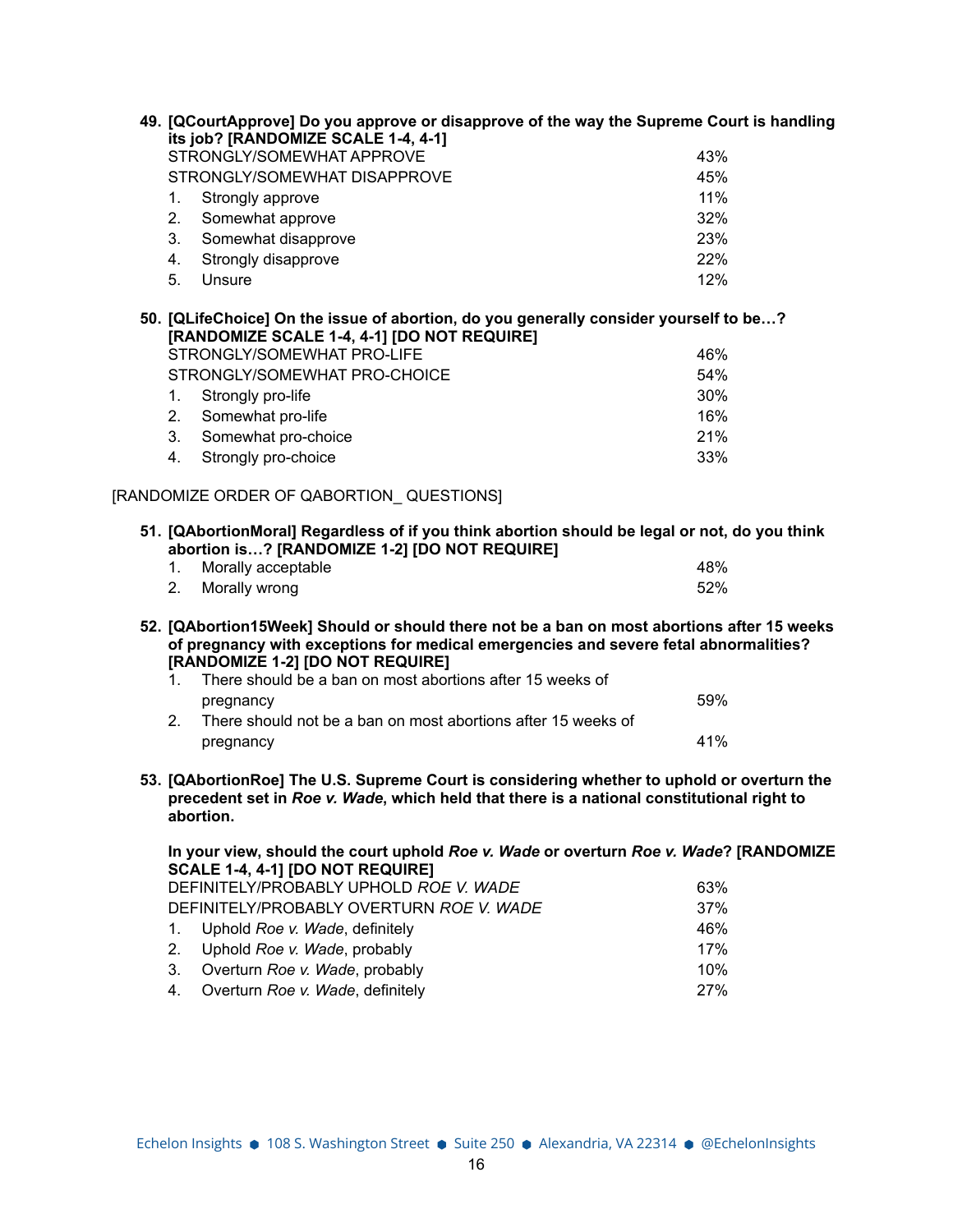**54. [QGenericCongressionalAbortion] If** *Roe v. Wade* **is overturned, most Democrats in Congress support a law to codify abortion rights in Federal law.**

|                                                                                                                                                  |             | Knowing this, if the election for Congress were held today and you had to make a choice,            |     |
|--------------------------------------------------------------------------------------------------------------------------------------------------|-------------|-----------------------------------------------------------------------------------------------------|-----|
|                                                                                                                                                  |             | for whom would you vote? [RANDOMIZE SCALE 1-4, 4-1]<br>DEFINITELY/PROBABLY THE REPUBLICAN CANDIDATE | 43% |
|                                                                                                                                                  |             | DEFINITELY/PROBABLY THE DEMOCRATIC CANDIDATE                                                        | 45% |
|                                                                                                                                                  | $1_{-}$     | Definitely the Republican candidate                                                                 | 32% |
|                                                                                                                                                  | 2.          | Probably the Republican candidate                                                                   | 11% |
|                                                                                                                                                  | 3.          | Probably the Democratic candidate                                                                   | 12% |
|                                                                                                                                                  | 4.          | Definitely the Democratic candidate                                                                 | 33% |
|                                                                                                                                                  | 5.          | Unsure                                                                                              | 12% |
|                                                                                                                                                  |             |                                                                                                     |     |
|                                                                                                                                                  |             | 55. [QCoronaConcern] Switching topics slightly, how personally concerned are you about the          |     |
|                                                                                                                                                  |             | chances of you or someone in your family becoming infected with the coronavirus?                    |     |
|                                                                                                                                                  |             | [RANDOMIZE SCALE 1-5, 5-1]                                                                          |     |
|                                                                                                                                                  |             | EXTREMELY/VERY CONCERNED                                                                            | 34% |
|                                                                                                                                                  |             | NOT VERY/NOT AT ALL CONCERNED                                                                       | 36% |
|                                                                                                                                                  | $1_{\cdot}$ | <b>Extremely concerned</b>                                                                          | 16% |
|                                                                                                                                                  | 2.          | Very concerned                                                                                      | 17% |
|                                                                                                                                                  | $3_{-}$     | Somewhat concerned                                                                                  | 27% |
|                                                                                                                                                  | 4.          | Not very concerned                                                                                  | 21% |
|                                                                                                                                                  | 5.          | Not at all concerned                                                                                | 15% |
|                                                                                                                                                  | 6.          | Unsure                                                                                              | 4%  |
| 56. [QCoronaOutlook] Which of the following best describes your feelings about the<br>coronavirus outbreak in the United States? [RANDOMIZE 1-2] |             |                                                                                                     |     |
|                                                                                                                                                  | $1_{-}$     | The worst is behind us                                                                              | 55% |
|                                                                                                                                                  | $2_{-}$     | The worst is yet to come                                                                            | 25% |
|                                                                                                                                                  | 3.          | Unsure                                                                                              | 20% |
|                                                                                                                                                  |             | 57. [QCoronaBiden] Do you approve or disapprove of how Joe Biden is handling the spread of          |     |

|    | the coronavirus in the United States? [RANDOMIZE SCALE 1-4, 4-1] |     |  |  |
|----|------------------------------------------------------------------|-----|--|--|
|    | STRONGLY/SOMEWHAT APPROVE                                        | 54% |  |  |
|    | STRONGLY/SOMEWHAT DISAPPROVE                                     | 40% |  |  |
|    | Strongly approve                                                 | 26% |  |  |
| 2. | Somewhat approve                                                 | 28% |  |  |
| 3. | Somewhat disapprove                                              | 13% |  |  |
| 4. | Strongly disapprove                                              | 27% |  |  |
| 5. | Unsure                                                           | 6%  |  |  |

## **58. [QCoronaVaccine] Have you gotten or do you plan to get the COVID-19 vaccine?** 1. Yes, I have already gotten the vaccine 2. Yes, as soon as possible 3%

| 3. Yes, but only after others have gotten it and it seems safe | 4%  |
|----------------------------------------------------------------|-----|
| 4. No, I probably won't                                        | 17% |
| 5. Unsure                                                      | 3%  |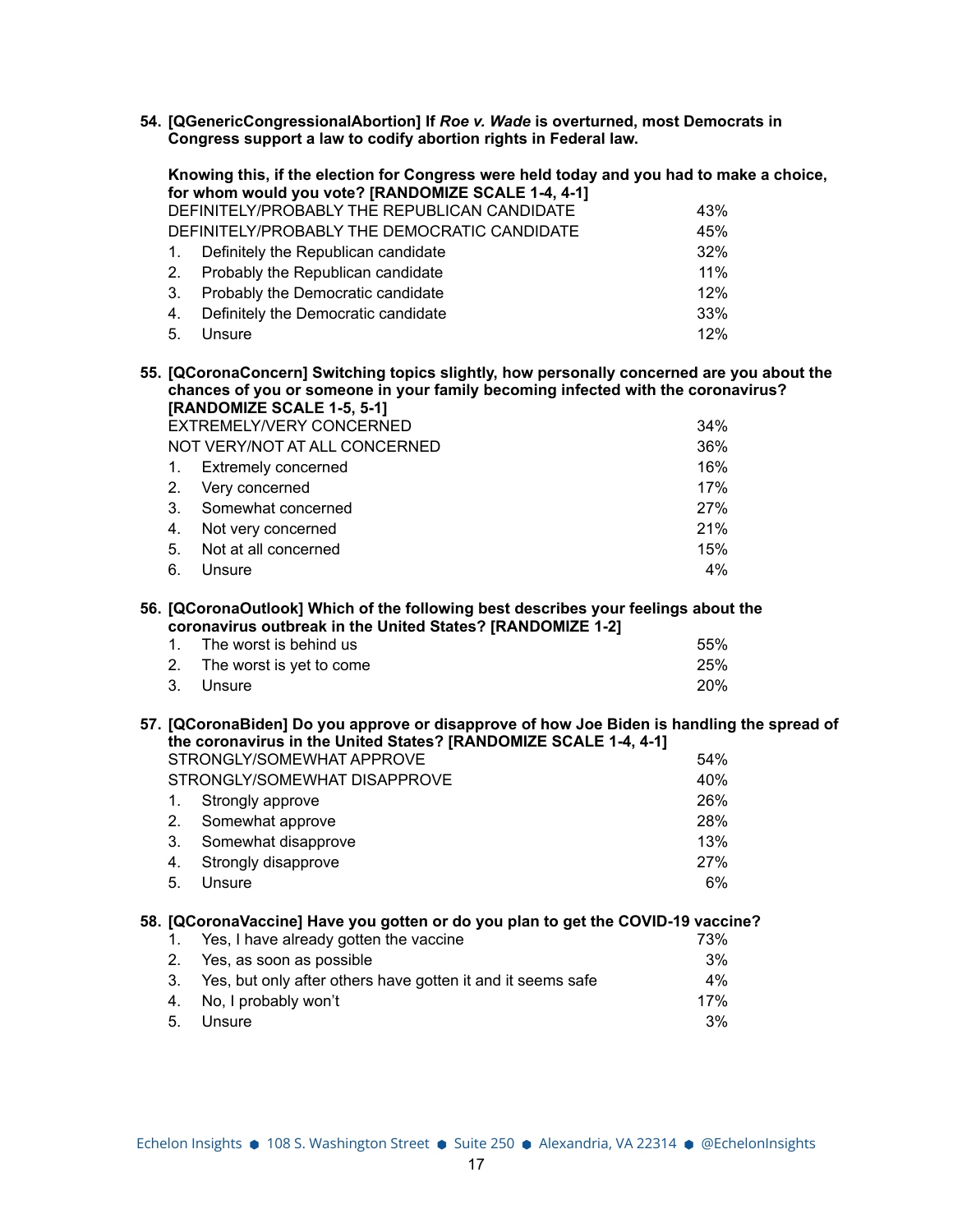## **IF HAS ALREADY GOTTEN THE VACCINE [QVaccine=1], ASK:**

#### **59. [QCoronaBooster] Have you gotten or do you plan to get the COVID-19 booster shot?**

|    |                                                                | (n=757) |
|----|----------------------------------------------------------------|---------|
|    | 1. Yes, I have already gotten the booster                      | 76%     |
|    | 2. Yes, as soon as possible                                    | 8%      |
|    | 3. Yes, but only after others have gotten it and it seems safe | 3%      |
|    | 4. No, I probably won't                                        | $11\%$  |
| 5. | Unsure                                                         | $2\%$   |

## **ASK ALL:**

|  | 60. [QCoronaOver] Do you think the COVID-19 pandemic is over for you, or not? |         |
|--|-------------------------------------------------------------------------------|---------|
|  | 1. The COVID-19 pandemic is over for me                                       | 34%     |
|  | The COVID-19 pandemic is not over for me                                      | $.51\%$ |
|  | 3. Unsure                                                                     | 14%     |

**61. [QMonkeypoxConcern] How personally concerned are you about the chances of you or someone in your family becoming infected with monkeypox? [RANDOMIZE SCALE 1-5, 5-1]**

| EXTREMELY/VERY CONCERNED |                               |     |  |  |
|--------------------------|-------------------------------|-----|--|--|
|                          | NOT VERY/NOT AT ALL CONCERNED | 51% |  |  |
| $1_{\cdot}$              | <b>Extremely concerned</b>    | 9%  |  |  |
|                          | 2. Very concerned             | 9%  |  |  |
| 3 <sub>1</sub>           | Somewhat concerned            | 19% |  |  |
| 4.                       | Not very concerned            | 25% |  |  |
| 5.                       | Not at all concerned          | 26% |  |  |
| 6.                       | Unsure                        | 12% |  |  |

#### **62. [QVacation] If money were no object, to which of the one or two following places would you most want to go on vacation? [SELECT MULTIPLE, UP TO TWO] [RANDOMIZE 1-12]**

| $\mathbf{1}$ .  | The beach                           | 24% |
|-----------------|-------------------------------------|-----|
| 2.              | Europe                              | 22% |
| 3.              | Australia                           | 17% |
| 4.              | A cruise                            | 16% |
| 5.              | Las Vegas                           | 16% |
| 6.              | Disney World or Disneyland          | 14% |
| 7.              | A national park                     | 14% |
| 8.              | A safari                            | 8%  |
| 9.              | Asia                                | 6%  |
| 10 <sub>1</sub> | <b>Universal Studios</b>            | 5%  |
| 11.             | A ski resort                        | 2%  |
|                 | 12. Somewhere else (Please specify) | 9%  |
| 13.             | None of these                       | 8%  |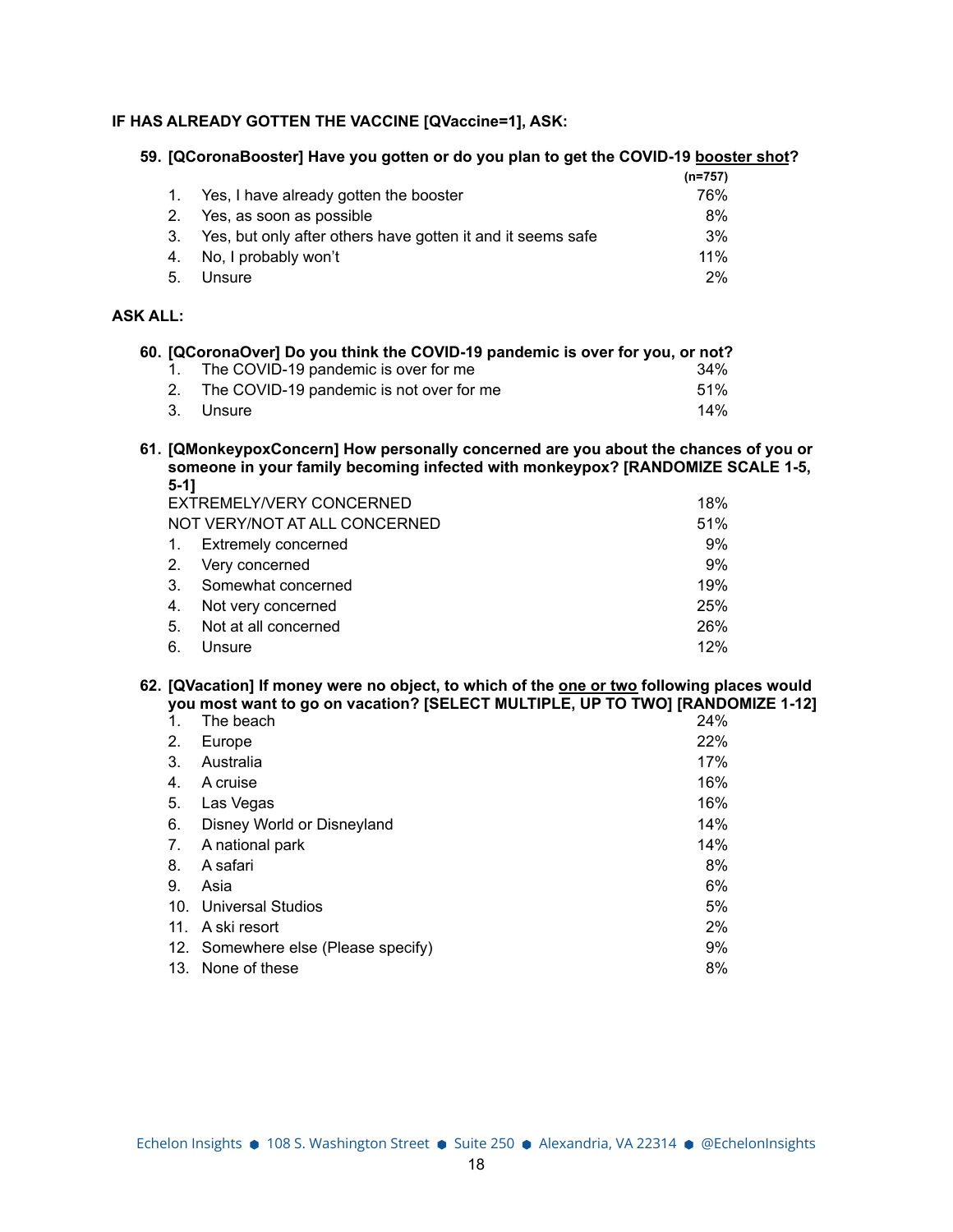|  |                                                              | 63. [QSuperhero] Which of the following would you say are your favorite superheroes? Select |
|--|--------------------------------------------------------------|---------------------------------------------------------------------------------------------|
|  | up to three. [RANDOMIZE 1-18] [SELECT MULTIPLE, UP TO THREE] |                                                                                             |

| 1.  | Superman                      | 28% |
|-----|-------------------------------|-----|
| 2.  | Batman                        | 24% |
| 3.  | Wonder Woman                  | 21% |
| 4.  | Spiderman                     | 16% |
| 5.  | Iron Man                      | 14% |
| 6.  | Captain America               | 12% |
| 7.  | Wolverine                     | 11% |
| 8.  | <b>Black Panther</b>          | 11% |
| 9.  | <b>Thor</b>                   | 10% |
| 10. | Deadpool                      | 10% |
| 11. | <b>Hulk</b>                   | 8%  |
| 12. | Doctor Strange                | 6%  |
| 13. | <b>Black Widow</b>            | 5%  |
| 14. | Aquaman                       | 4%  |
| 15. | The Flash                     | 4%  |
| 16. | Captain Marvel                | 4%  |
| 17. | Green Lantern                 | 3%  |
| 18. | Ant Man                       | 2%  |
| 19. | Someone else (Please specify) | 2%  |
| 20. | None of these                 | 18% |
| 21. | Unsure                        | 3%  |

#### **64. [QSummerMovies] Which of the following movies have you already seen or do you plan to see this summer? Select all that apply. [RANDOMIZE 1-9] [SELECT MULTIPLE]**

| 1.             | Top Gun: Maverick                           | 29% |
|----------------|---------------------------------------------|-----|
| 2 <sub>1</sub> | Jurassic World Dominion                     | 27% |
| 3.             | Doctor Strange in the Multiverse of Madness | 22% |
| 4.             | Thor: Love and Thunder                      | 21% |
| 5.             | <b>Elvis</b>                                | 13% |
| 6.             | Downton Abbey: A New Era                    | 12% |
| 7.             | Minions: The Rise of Gru                    | 11% |
| 8.             | Lightyear                                   | 9%  |
| 9.             | Where the Crawdads Sing                     | 7%  |
|                | 10. None of these                           | 39% |

**65. [QStanceShould] In general, do you think that companies should take stances on political and social issues, or should they not take a stance one way or the other? [RANDOMIZE 1-2]**

| 1. They should be taking stances on political and social issues | 35% |
|-----------------------------------------------------------------|-----|
| 2. They should not take a stance one way or the other           | 51% |
| 3. Unsure                                                       | 15% |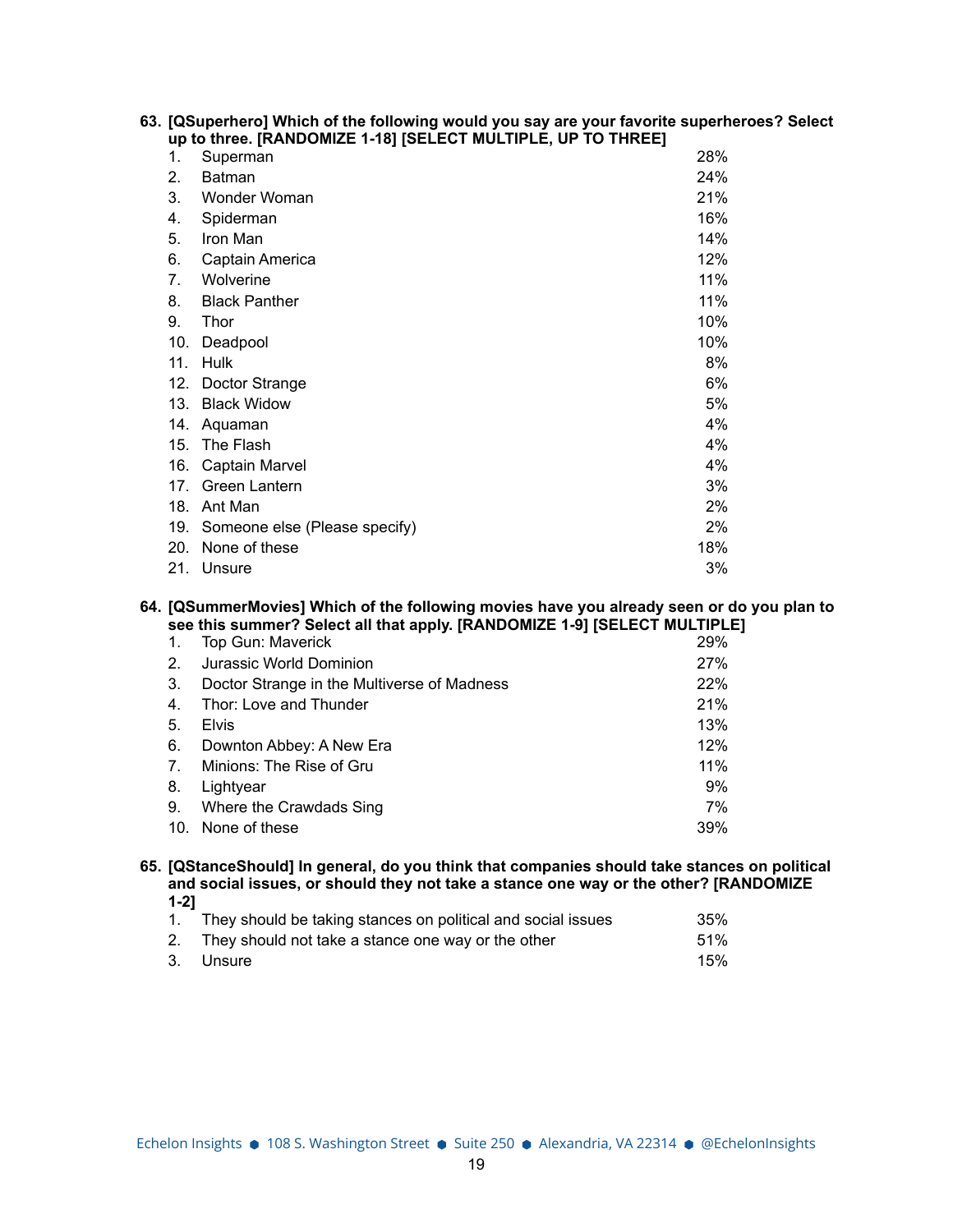# [RANDOMIZE ORDER OF QSTANCEBUSINESS AND QSTANCEHOLLYWOOD]

| 66. [QStanceBusiness] Which of the following comes closest to your view, even if neither is<br>exactly right? |        |                                                                                                                                                                                                                                       |                              |                                            |                             |     |                                                                                                    |     |           |              |
|---------------------------------------------------------------------------------------------------------------|--------|---------------------------------------------------------------------------------------------------------------------------------------------------------------------------------------------------------------------------------------|------------------------------|--------------------------------------------|-----------------------------|-----|----------------------------------------------------------------------------------------------------|-----|-----------|--------------|
|                                                                                                               | 1.     | When businesses take stances on political and social issues they are [RANDOMIZE 1-2]<br>Trying to advance the agenda of one party over the other                                                                                      |                              |                                            |                             |     |                                                                                                    | 45% |           |              |
|                                                                                                               | 2.     | Trying to do the right thing regardless of partisanship                                                                                                                                                                               |                              |                                            |                             |     |                                                                                                    | 37% |           |              |
|                                                                                                               | 3.     | Unsure                                                                                                                                                                                                                                |                              |                                            |                             |     |                                                                                                    | 18% |           |              |
|                                                                                                               |        | 67. [QStanceHollywood] Which of the following comes closest to your view, even if neither is<br>exactly right?                                                                                                                        |                              |                                            |                             |     |                                                                                                    |     |           |              |
|                                                                                                               | 1.     | When Hollywood takes stances on political and social issues they are [RANDOMIZE 1-2]<br>Trying to advance the agenda of one party over the other                                                                                      |                              |                                            |                             |     |                                                                                                    | 51% |           |              |
|                                                                                                               | 2.     | Trying to do the right thing regardless of partisanship                                                                                                                                                                               |                              |                                            |                             |     |                                                                                                    | 33% |           |              |
|                                                                                                               | 3.     | Unsure                                                                                                                                                                                                                                |                              |                                            |                             |     |                                                                                                    | 16% |           |              |
|                                                                                                               | 1.     | 68. [QHollywoodChina] Which of the following comes closest to your view, even if neither is<br>exactly right? [RANDOMIZE 1-2]<br>Editing film content at the request of a foreign government<br>displays weakness on the global stage |                              |                                            |                             |     |                                                                                                    | 68% |           |              |
|                                                                                                               | 2.     | Hollywood studios should edit their films in order to comply with                                                                                                                                                                     |                              |                                            |                             |     |                                                                                                    |     |           |              |
|                                                                                                               |        | demands from the Chinese government                                                                                                                                                                                                   |                              |                                            |                             |     |                                                                                                    | 11% |           |              |
|                                                                                                               | 3.     | Unsure                                                                                                                                                                                                                                |                              |                                            |                             |     |                                                                                                    | 21% |           |              |
| 1. Much more                                                                                                  | movies | 69. [Movie Type Battery] Generally speaking, would you like to see more movies or fewer<br>movies with the following themes? [DISPLAY AS GRID] [RANDOMIZE ROWS]<br>[RANDOMIZE SCALE 1-5, 5-1]<br>2. Somewhat<br>more movies           |                              | 3. Current<br>production is<br>about right | 4. Somewhat<br>fewer movies |     | 5. Much fewer<br>movies                                                                            |     | 6. Unsure |              |
|                                                                                                               |        |                                                                                                                                                                                                                                       | MUCH/                        | MUCH/                                      |                             |     | 3.                                                                                                 |     |           |              |
|                                                                                                               |        |                                                                                                                                                                                                                                       |                              | <b>SOMEWHATSOMEWHAT</b>                    | 1.                          | 2.  | Current                                                                                            | 4.  | 5.        |              |
|                                                                                                               |        |                                                                                                                                                                                                                                       | <b>MORE</b><br><b>MOVIES</b> | <b>FEWER</b><br><b>MOVIES</b>              |                             |     | Much more Somewhat production is Somewhat Much fewer<br>movies more movies about rightfewer movies |     | movies    | 6.<br>Unsure |
|                                                                                                               | 1.     | Movies based on                                                                                                                                                                                                                       |                              |                                            |                             |     |                                                                                                    |     |           |              |
|                                                                                                               |        | real life events                                                                                                                                                                                                                      | 53%                          | 8%                                         | 23%                         | 30% | 33%                                                                                                | 5%  | 3%        | 6%           |
|                                                                                                               | 2.     | Patriotic movies                                                                                                                                                                                                                      | 42%                          | 17%                                        | 20%                         | 23% | 32%                                                                                                | 8%  | 9%        | 8%           |
|                                                                                                               | 3.     | Movies focused on                                                                                                                                                                                                                     |                              |                                            |                             |     |                                                                                                    |     |           |              |
|                                                                                                               |        | diversity and                                                                                                                                                                                                                         |                              |                                            |                             |     |                                                                                                    |     |           |              |
|                                                                                                               |        | inclusion                                                                                                                                                                                                                             | 32%                          | 31%                                        | 15%                         | 17% | 29%                                                                                                | 12% | 19%       | 7%           |
|                                                                                                               | 4.     | Movies about                                                                                                                                                                                                                          |                              |                                            |                             |     |                                                                                                    |     |           |              |
|                                                                                                               |        | cultural issues                                                                                                                                                                                                                       | 31%                          | 29%                                        | 12%                         | 19% | 32%                                                                                                | 13% | 16%       | 7%           |
|                                                                                                               | 5.     | Superhero movies                                                                                                                                                                                                                      | 29%                          | 28%                                        | 15%                         | 14% | 38%                                                                                                | 15% | 13%       | 5%           |
|                                                                                                               | 6.     | Movies about racial                                                                                                                                                                                                                   |                              |                                            |                             |     |                                                                                                    |     |           |              |
|                                                                                                               |        | issues                                                                                                                                                                                                                                | 27%                          | 37%                                        | 13%                         | 14% | 28%                                                                                                | 14% | 24%       | 8%           |
|                                                                                                               | 7.     | Movies about                                                                                                                                                                                                                          |                              |                                            |                             |     |                                                                                                    |     |           |              |
|                                                                                                               |        | political issues                                                                                                                                                                                                                      | 21%                          | 41%                                        | 8%                          | 13% | 29%                                                                                                | 18% | 23%       | 8%           |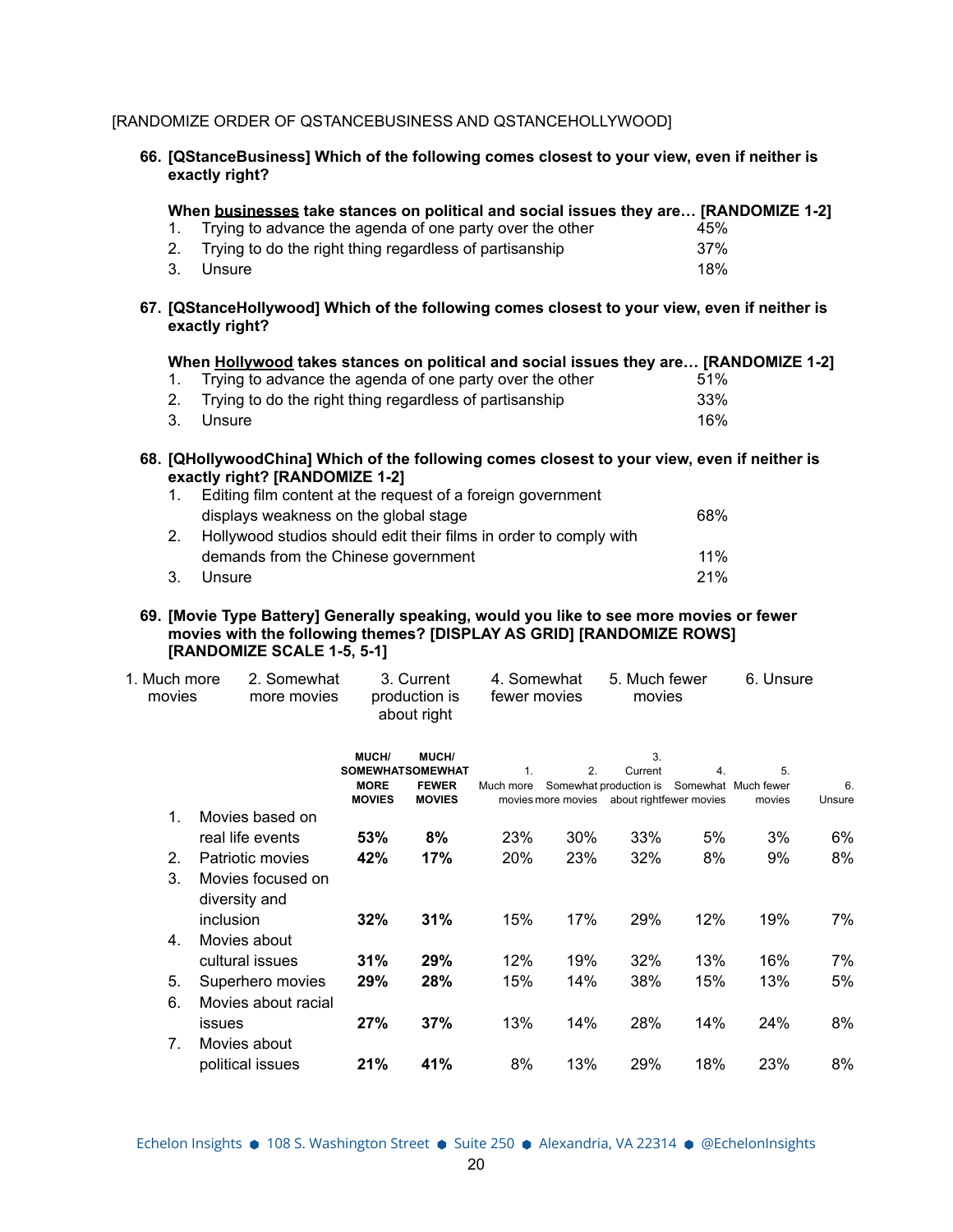| 70. [QSmartphone] If you own a smartphone, is it an? [RANDOMIZE 1-2] |                                 |       |  |  |  |
|----------------------------------------------------------------------|---------------------------------|-------|--|--|--|
|                                                                      | Android                         | 56%   |  |  |  |
| 2.                                                                   | iPhone                          | 36%   |  |  |  |
| 3.                                                                   | Something else (Please specify) | $*$ % |  |  |  |
|                                                                      | I do not own a smartphone       | 6%    |  |  |  |
| 5.                                                                   | Unsure                          | $1\%$ |  |  |  |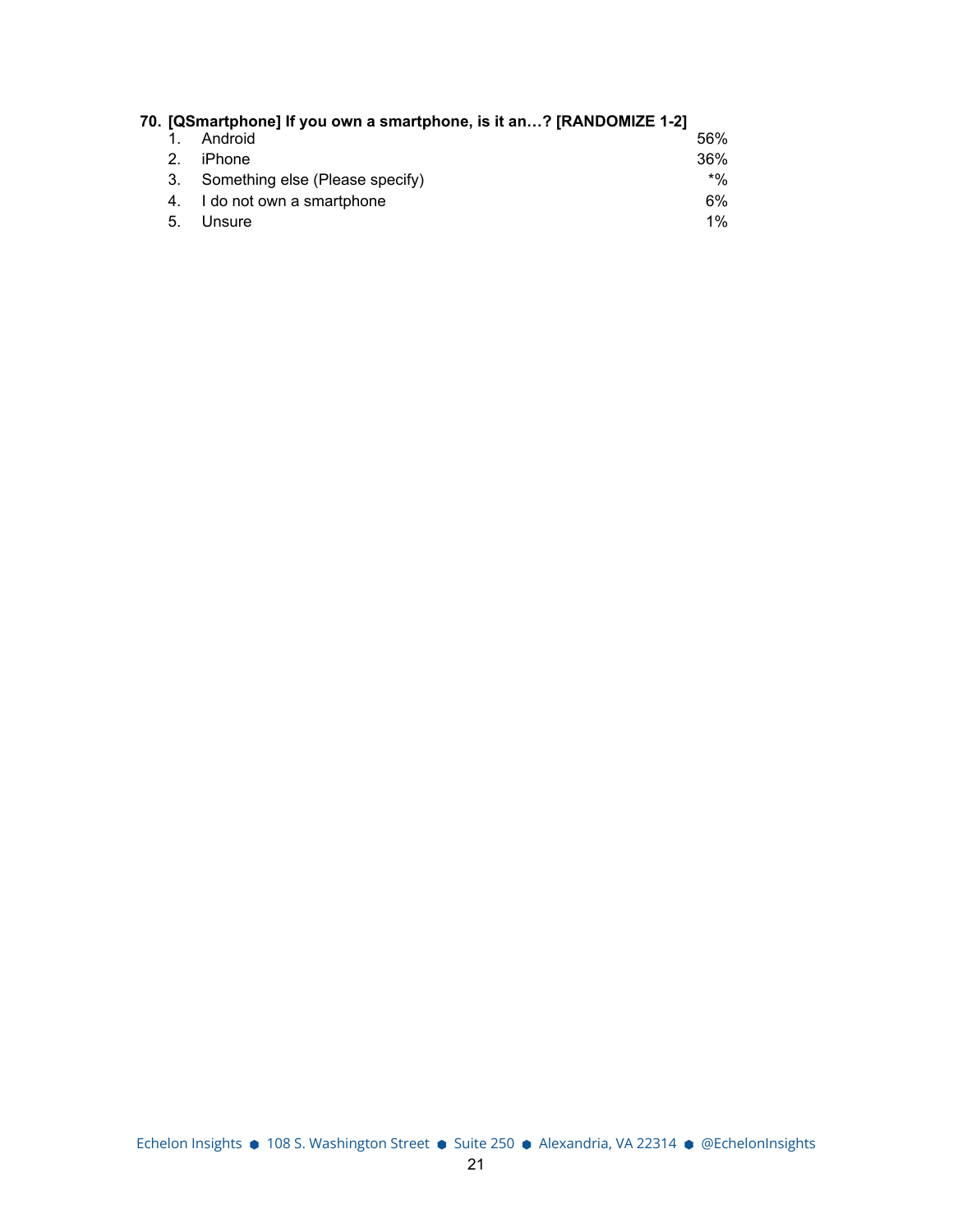# **DEMOGRAPHICS**

|                | 71. [Q2020Ballot] For which candidate did you vote in the 2020 presidential election?                                          |        |
|----------------|--------------------------------------------------------------------------------------------------------------------------------|--------|
|                | [RANDOMIZE 1-2]                                                                                                                |        |
| 1.             | Donald Trump                                                                                                                   | 46%    |
| 2 <sub>1</sub> | Joe Biden                                                                                                                      | 48%    |
| 3.             | Jo Jorgensen                                                                                                                   | $1\%$  |
| 4.             | <b>Howie Hawkins</b>                                                                                                           | $*9/0$ |
| 5.             | Kanye West                                                                                                                     | $*$ %  |
| 6.             | Someone else                                                                                                                   | 1%     |
| $7_{\cdot}$    | Unsure                                                                                                                         | 1%     |
| 8.             | I did not vote                                                                                                                 | 4%     |
|                | 72. [QHouseVote] How did you vote for the U.S. House of Representatives in the 2020<br>election? [RANDOMIZE 1-2]               |        |
| 1.             | Voted for the Republican candidate                                                                                             | 43%    |
| 2.             | Voted for the Democratic candidate                                                                                             | 46%    |
| 3.             | Voted for a third party candidate                                                                                              | 2%     |
| 4.             | There wasn't an election in my district                                                                                        | $*9/6$ |
| 5.             | I did not vote                                                                                                                 | 6%     |
| 6.             | Unsure                                                                                                                         | 3%     |
|                | 73. [Qideology] Regardiess of how you typically vote, would you say you consider yourself to<br>be? [RANDOMIZE SCALE 1-5, 5-1] |        |
|                | <b>VERY/SOMEWHAT CONSERVATIVE</b>                                                                                              | 42%    |
|                | <b>VERY/SOMEWHAT LIBERAL</b>                                                                                                   | 29%    |
| 1.             | Very conservative                                                                                                              | 21%    |
| 2 <sub>1</sub> | Somewhat conservative                                                                                                          | 21%    |
| 3.             | Moderate                                                                                                                       | 27%    |

4. Somewhat liberal 15% 5. Very liberal 14% 6. Unsure 2%

Echelon Insights ● 108 S. Washington Street ● Suite 250 ● Alexandria, VA 22314 ● @EchelonInsights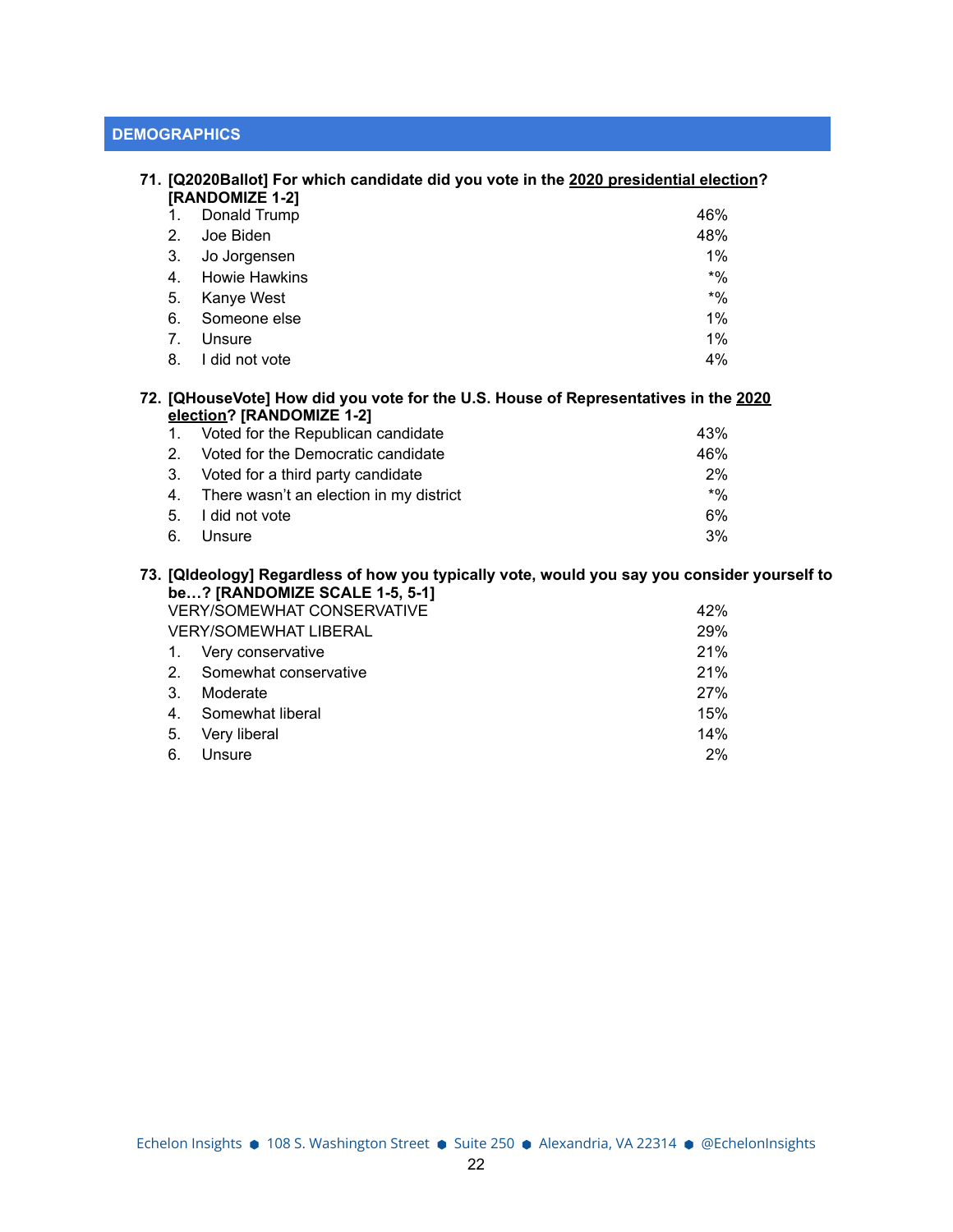| 74. [QNews] Which, if any, of the following do you listen to, read, or watch to stay informed<br>about current affairs and political news? Choose all that apply. [SELECT MULTIPLE]<br>[RANDOMIZE 1-30] |                                     |     |  |  |  |
|---------------------------------------------------------------------------------------------------------------------------------------------------------------------------------------------------------|-------------------------------------|-----|--|--|--|
| 1.                                                                                                                                                                                                      | Local TV news                       | 42% |  |  |  |
| 2.                                                                                                                                                                                                      | <b>ABC News</b>                     | 30% |  |  |  |
| 3.                                                                                                                                                                                                      | <b>Fox News</b>                     | 30% |  |  |  |
| 4.                                                                                                                                                                                                      | <b>NBC News</b>                     | 29% |  |  |  |
| 5.                                                                                                                                                                                                      | <b>CBS News</b>                     | 26% |  |  |  |
| 6.                                                                                                                                                                                                      | Facebook                            | 25% |  |  |  |
| 7.                                                                                                                                                                                                      | <b>CNN</b>                          | 24% |  |  |  |
| 8.                                                                                                                                                                                                      | Local newspaper                     | 22% |  |  |  |
| 9.                                                                                                                                                                                                      | <b>MSNBC</b>                        | 18% |  |  |  |
|                                                                                                                                                                                                         | 10. Local radio news                | 16% |  |  |  |
|                                                                                                                                                                                                         | 11. The New York Times              | 14% |  |  |  |
|                                                                                                                                                                                                         | 12. Yahoo News                      | 13% |  |  |  |
|                                                                                                                                                                                                         | 13. NPR                             | 11% |  |  |  |
|                                                                                                                                                                                                         | 14. Twitter                         | 11% |  |  |  |
| 15.                                                                                                                                                                                                     | The Washington Post                 | 10% |  |  |  |
| 16.                                                                                                                                                                                                     | The Wall Street Journal             | 10% |  |  |  |
|                                                                                                                                                                                                         | 17. PBS                             | 10% |  |  |  |
|                                                                                                                                                                                                         | 18. Podcasts                        | 10% |  |  |  |
|                                                                                                                                                                                                         | 19. Newsmax                         | 9%  |  |  |  |
|                                                                                                                                                                                                         | 20. Instagram                       | 8%  |  |  |  |
|                                                                                                                                                                                                         | 21. USA Today                       | 8%  |  |  |  |
| 22.                                                                                                                                                                                                     | Talk radio                          | 7%  |  |  |  |
| 23.                                                                                                                                                                                                     | <b>Huffington Post</b>              | 7%  |  |  |  |
|                                                                                                                                                                                                         | 24. Reddit                          | 5%  |  |  |  |
|                                                                                                                                                                                                         | 25. Reuters                         | 4%  |  |  |  |
|                                                                                                                                                                                                         | 26. OAN                             | 3%  |  |  |  |
|                                                                                                                                                                                                         | 27. Vox                             | 3%  |  |  |  |
|                                                                                                                                                                                                         | 28. Breitbart                       | 2%  |  |  |  |
|                                                                                                                                                                                                         | 29. Univision                       | 2%  |  |  |  |
|                                                                                                                                                                                                         | 30. Telemundo                       | 1%  |  |  |  |
|                                                                                                                                                                                                         | 31. Something else (Please specify) | 4%  |  |  |  |
|                                                                                                                                                                                                         | 32. None of these                   | 7%  |  |  |  |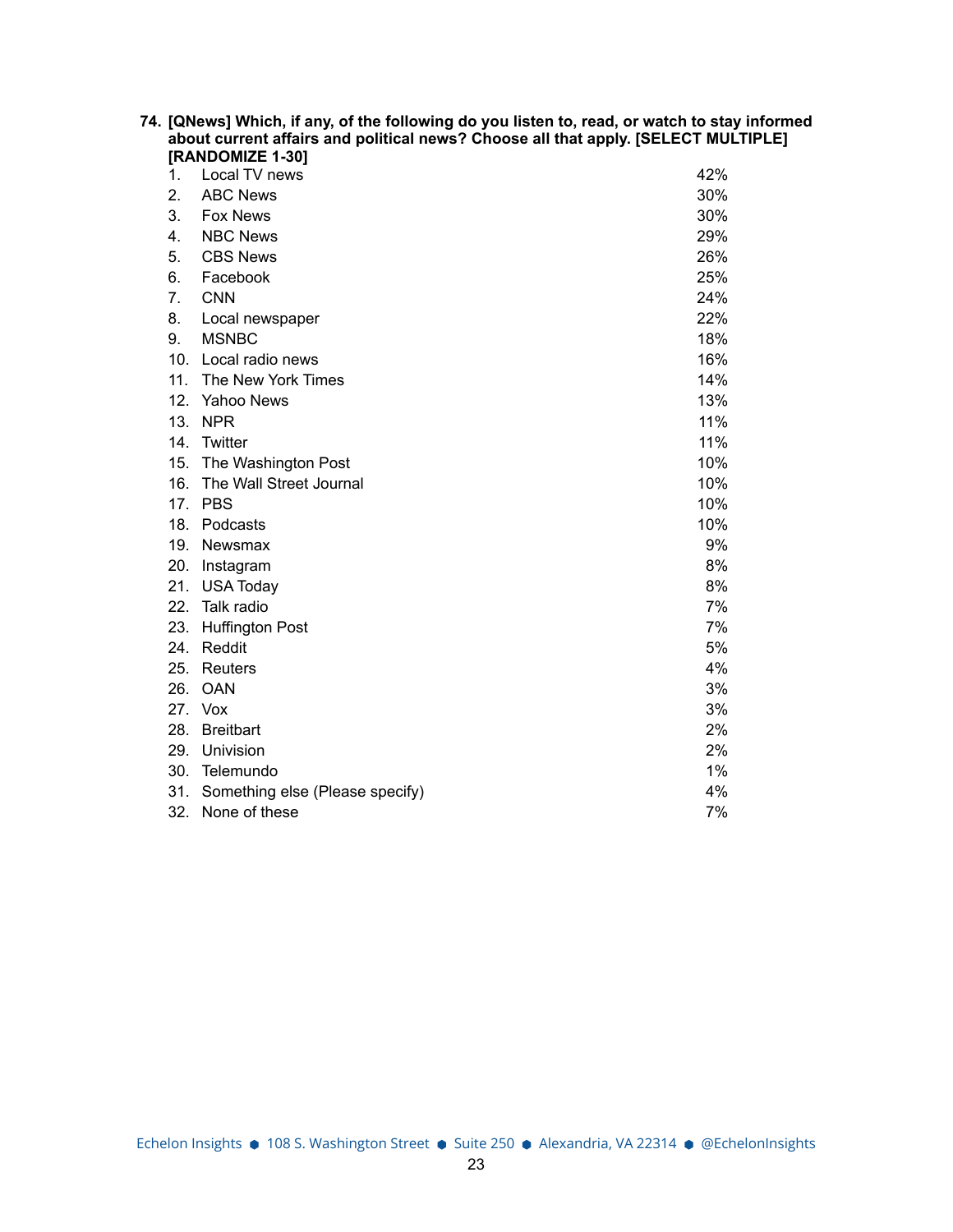|                | 75. [QSocial] Which social media platforms or apps do you use? [SELECT MULTIPLE]<br>[RANDOMIZE 1-10] |        |
|----------------|------------------------------------------------------------------------------------------------------|--------|
| 1.             | Facebook                                                                                             | 77%    |
| 2.             | YouTube                                                                                              | 64%    |
| 3.             | Instagram                                                                                            | 35%    |
| 4.             | Twitter                                                                                              | 29%    |
| 5.             | Pinterest                                                                                            | 26%    |
| 6.             | LinkedIn                                                                                             | 22%    |
| 7 <sub>1</sub> | <b>TikTok</b>                                                                                        | 21%    |
| 8.             | Snapchat                                                                                             | 14%    |
| 9.             | Reddit                                                                                               | 13%    |
|                | 10. WhatsApp                                                                                         | 7%     |
|                | 11. Something else (Please specify)                                                                  | 1%     |
|                | 12. None of these                                                                                    | 8%     |
|                | 76. [QGender] Do you describe yourself as a man, a woman, or in some other way?<br>[RANDOMIZE 1-2]   |        |
| 1.             | Man                                                                                                  | 47%    |
| 2.             | Woman                                                                                                | 53%    |
| 3.             | In some other way                                                                                    | 1%     |
| 1.             | 77. [QRace] What is your race or ethnicity? [SELECT MULTIPLE] [RANDOMIZE 1-6]<br>White               | 72%    |
| 2.             | <b>Black or African American</b>                                                                     | 14%    |
| 3.             | Hispanic or Latino                                                                                   | 10%    |
| 4.             | Asian                                                                                                | 4%     |
| 5.             | Native American or Alaska Native                                                                     | 3%     |
| 6.             | Native Hawaiian or Other Pacific Islander                                                            | $*9/6$ |
| 7.             | Something else                                                                                       | $*9/6$ |
|                | 78. [QEducation] What is the highest level of education you have completed?                          |        |
| 1.             | High school or less                                                                                  | 23%    |
| 2.             | Some college                                                                                         | 25%    |
| 3.             | Associate's degree                                                                                   | 12%    |
| 4.             | Bachelor's degree                                                                                    | 29%    |
| 5.             | Graduate degree                                                                                      | 11%    |
| 6.             | Prefer not to say                                                                                    | $*9/0$ |
|                | 79. [QAge] What is your age?                                                                         |        |
| 1.             | 18-29                                                                                                | 10%    |
| 2.             | 30-39                                                                                                | 13%    |
| 3.             | 40-49                                                                                                | 15%    |
| 4.             | 50-64                                                                                                | 29%    |
| 5.             | $65+$                                                                                                | 34%    |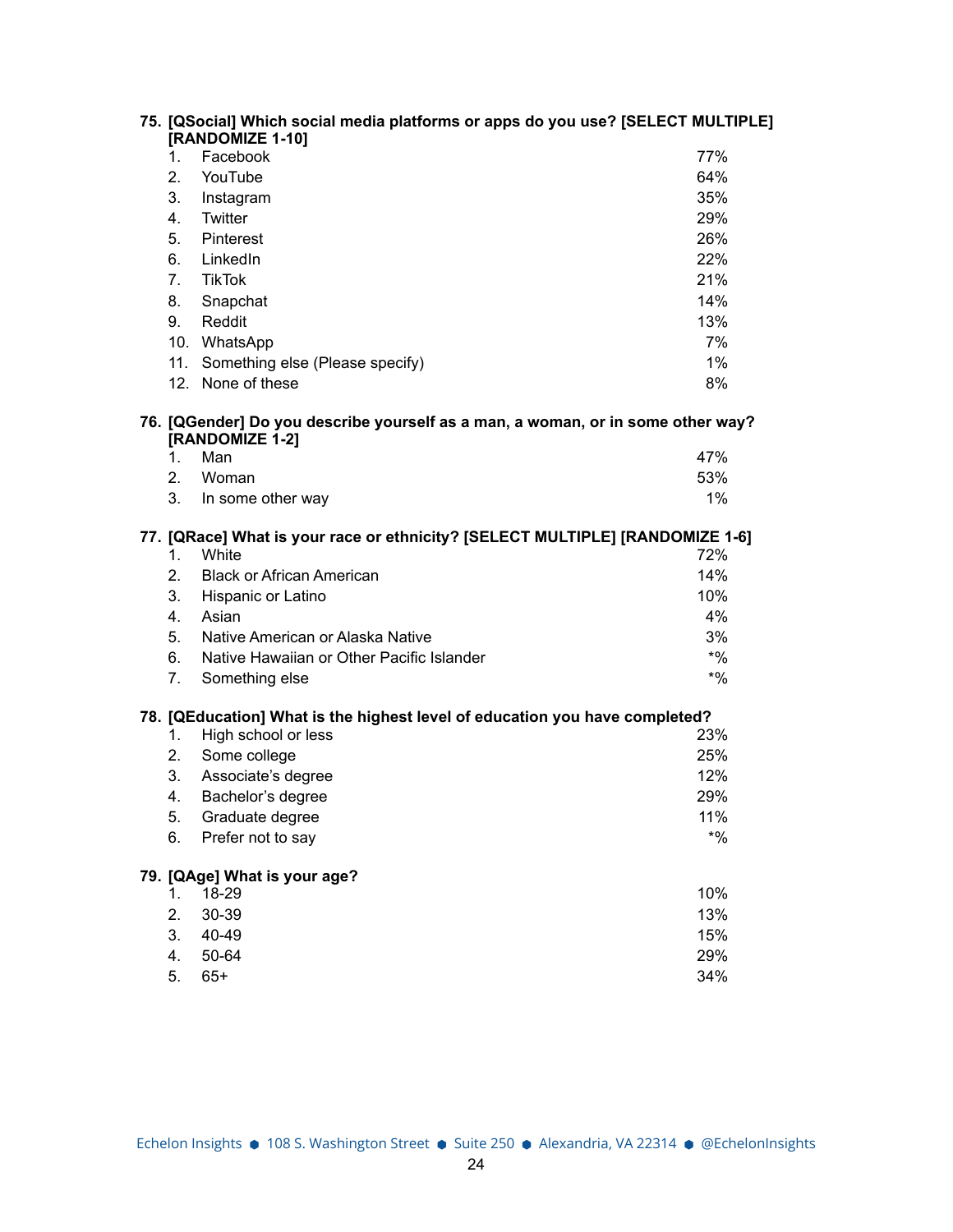| 80. [QEmployment] What is your current employment status? |                                                                    |       |  |
|-----------------------------------------------------------|--------------------------------------------------------------------|-------|--|
|                                                           | Employed full-time                                                 | 30%   |  |
| 2.                                                        | Employed part-time                                                 | 8%    |  |
| 3.                                                        | Freelance, contract, or temporary work                             | 2%    |  |
| 4.                                                        | "Gig economy" work like ride shares, food delivery, or dog walking | 2%    |  |
| 5.                                                        | Unemployed and looking for work                                    | 8%    |  |
| 6.                                                        | Stay-at-home parent or caregiver                                   | 6%    |  |
| 7.                                                        | Full time student                                                  | $1\%$ |  |
| 8.                                                        | Retired                                                            | 36%   |  |
| 9.                                                        | Something else                                                     | 5%    |  |
| 10.                                                       | Prefer not to say                                                  | $1\%$ |  |

#### **IF EMPLOYED [QEmployment = 1, 2, 3, 4], ASK:**

#### **81. [QTypeofWork] Which of the following comes closest to describing the kind of work you do?**

|                                                                | $(n=397)$ |
|----------------------------------------------------------------|-----------|
| 1. White collar worker, like work at a desk or an office       | 53%       |
| 2. Blue collar worker, like work with my hands or in a factory | 32%       |
| 3. Service worker, like work in a store or hospital            | 9%        |
| 4. Unsure                                                      | 6%        |

## **ASK ALL:**

| 82. [QIncome] Which range includes your annual household income? |                                   |     |  |  |
|------------------------------------------------------------------|-----------------------------------|-----|--|--|
|                                                                  | Less than \$30,000 per year       | 31% |  |  |
|                                                                  | 2. \$30,000 to \$49,999 per year  | 23% |  |  |
| 3.                                                               | \$50,000 to \$74,999 per year     | 20% |  |  |
|                                                                  | 4. \$75,000 to \$125,000 per year | 17% |  |  |
| 5.                                                               | More than \$125,000 per year      | 7%  |  |  |
| 6.                                                               | Prefer not to say                 | 2%  |  |  |

## **83. [QMilitaryHH] Has anyone in your household ever served in the United States military? [SELECT MULTIPLE]**

| <b>TOTAL YES</b> |                                      | 21%    |
|------------------|--------------------------------------|--------|
|                  | 1. Yes, I have                       | $11\%$ |
|                  | 2. Yes, a member of my household has | 10%    |
| 3. No.           |                                      | 79%    |
|                  | 4. Unsure                            | $1\%$  |

## **84. [QUnionHH] Are you or is anyone in your household a member of a labor union? [SELECT MULTIPLE]**

| <b>TOTAL YES</b> |                                     |       |
|------------------|-------------------------------------|-------|
|                  | 1. Yes, I am                        | 5%    |
|                  | 2. Yes, a member of my household is | 4%    |
|                  | 3. No                               | 91%   |
|                  | 4. Unsure                           | $1\%$ |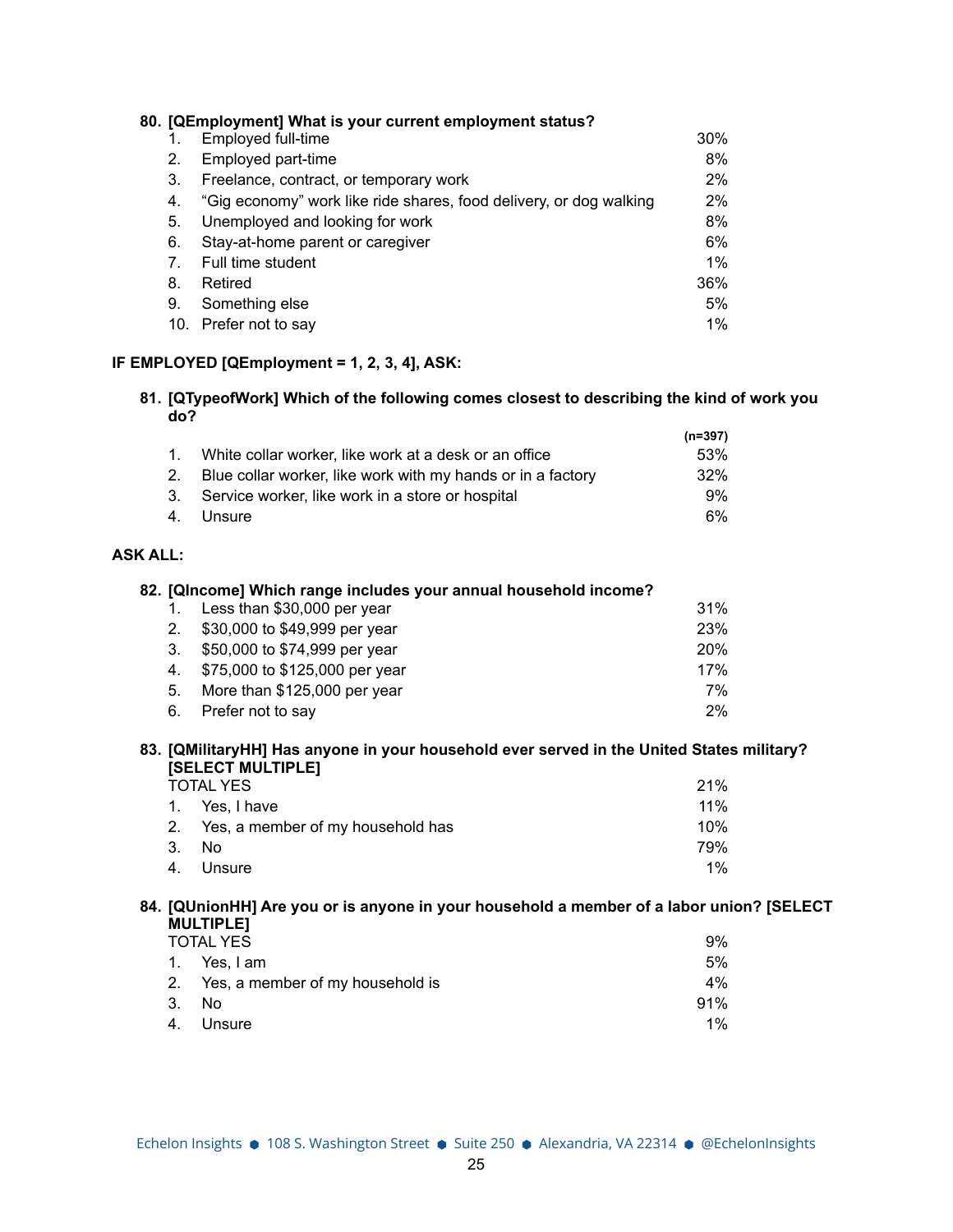|            | 85. [QState] In what state do you live?                                      |              |
|------------|------------------------------------------------------------------------------|--------------|
| 1.         | <b>States in the Northeast</b>                                               | 18%          |
| 2.         | States in the Midwest                                                        | 23%          |
| 3.         | States in the South                                                          | 37%          |
| 4.         | States in the West                                                           | 23%          |
|            | 86. [QUrbanRural] How would you describe the area in which you live?         |              |
| 1.         | City                                                                         | 26%          |
| 2.         | Suburb near a city                                                           | 45%          |
| 3.         | Small town not near a city                                                   | 9%           |
| 4.         | Rural or country area                                                        | 20%          |
|            | 87. [QNativity] Where were you born? [RANDOMIZE 1-2]                         |              |
| 1.         | In the United States                                                         | 95%          |
| 2.         | In a foreign country                                                         | 5%           |
| 3.         | Prefer not to say                                                            | $^{\star}$ % |
|            | 88. [QMarital] What is your current marital status?                          |              |
| 1.         | Single, never married                                                        | 33%          |
| 2.         | Married                                                                      | 42%          |
| 3.         | Separated                                                                    | $1\%$        |
| 4.         | Divorced                                                                     | 15%          |
| 5.         | Widowed                                                                      | 8%           |
| 6.         | Prefer not to say                                                            | $*9/0$       |
|            | 89. [QKids] Do you currently have children under the age of 18 in your home? |              |
| 1.         | Yes                                                                          | 21%          |
| 2.         | <b>No</b>                                                                    | 79%          |
| 3.         | Prefer not to say                                                            | $^{\star}$ % |
|            | 90. [QReligionNew] What is your present religion, if any? [RANDOMIZE 1-11]   |              |
| 1.         | Protestant (for example, Baptist, Methodist, Non-denominational,             |              |
|            | Lutheran, Presbyterian, Pentecostal, Episcopalian, etc)                      | 33%          |
| 2.         | Roman Catholic                                                               | 19%          |
| 3.         | Mormon (Church of Jesus Christ of Latter-day Saints or LDS)                  | 1%           |
| 4.         | Orthodox (such as Greek, Russian, or some other Orthodox church)             | $*9/0$       |
| 5.         | Just Christian                                                               | 12%          |
| 6.         | Jewish                                                                       | 4%           |
| 7.         | Muslim                                                                       | $1\%$        |
| 8.         | <b>Buddhist</b>                                                              | $1\%$        |
| 9.         | Hindu                                                                        | $*$ %        |
| 10.        | Atheist                                                                      | 5%           |
| 11.        | Agnostic                                                                     | 5%           |
| 12.<br>13. | Something else (Please specify)<br>Nothing in particular                     | 4%<br>16%    |
|            |                                                                              |              |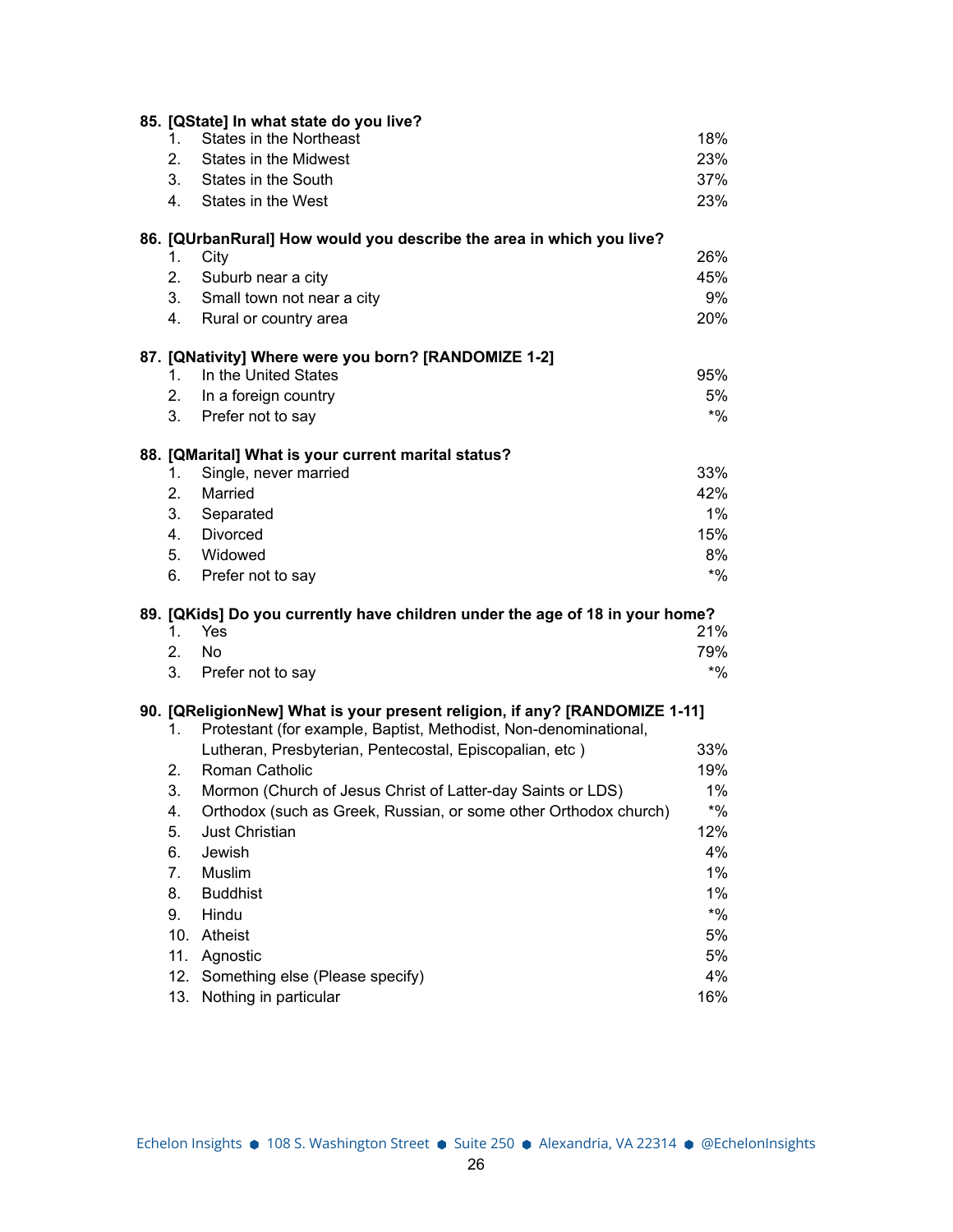## **IF PROTESTANT, ROMAN CATHOLIC, MORMON, ORTHODOX, OR JUST CHRISTIAN [QReligionNew 1-5], ASK:**

#### **91. [QBornAgain] Would you describe yourself as a born-again or evangelical Christian, or not?**

|                                                | $(n=643)$ |
|------------------------------------------------|-----------|
| 1. Yes, born-again or evangelical Christian    | 43%       |
| 2. No, not born-again or evangelical Christian | .53%      |
| 3. Unsure                                      | 4%        |

# **ASK ALL:**

| 92. [QChurchOld] How often do you currently attend a religious service? |                                     |     |
|-------------------------------------------------------------------------|-------------------------------------|-----|
|                                                                         | At least once a week                | 28% |
|                                                                         | Once or twice a month               | 8%  |
| 3.                                                                      | A few times a year                  | 12% |
| 4.                                                                      | Usually just for religious holidays | 10% |
| 5.                                                                      | Never                               | 39% |
| 6.                                                                      | Prefer not to say                   | 4%  |

# **SCREENERS (ASKED AT BEGINNING OF SURVEY)**

| 93. [QRegVote] Are you at least 18 years old and registered to vote? |                 |           |                  |
|----------------------------------------------------------------------|-----------------|-----------|------------------|
|                                                                      |                 | 1. Yes    | $100\%$          |
|                                                                      | 2N <sub>0</sub> |           | <b>TFRMINATF</b> |
|                                                                      |                 | 3. Unsure | <b>TFRMINATF</b> |

#### **94. [QIndustry] Do you or does anyone in your household work in any of the following industries? [SELECT MULTIPLE] [RANDOMIZE 1-7]**

| 1.             | Technology                                   | $2\%$            |
|----------------|----------------------------------------------|------------------|
| 2 <sub>1</sub> | Sales                                        | $4\%$            |
|                | 3. Healthcare or the pharmaceutical industry | 6%               |
| 4.             | Journalism or the media                      | <b>TERMINATE</b> |
|                | 5. Food service or the restaurant industry   | 3%               |
| 6.             | Market research                              | <b>TERMINATE</b> |
| $7_{\circ}$    | <b>Public relations</b>                      | <b>TERMINATE</b> |
| 8.             | None of these                                | 88%              |